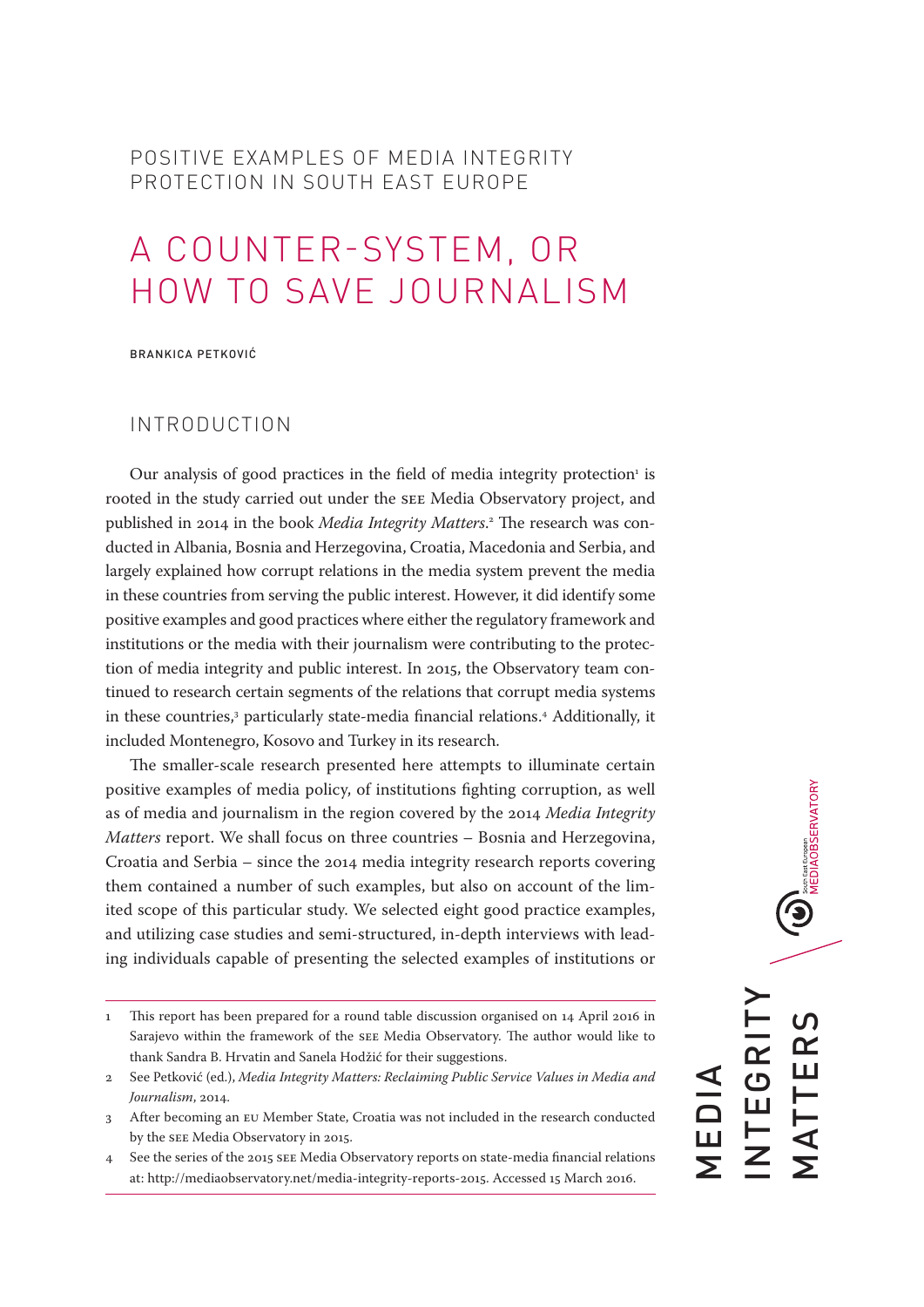media, we have been able to reach certain conclusions. With regard to each selected example, we inquired how it came to be, what legal, institutional and financial framework facilitated it, and how decisive were the personnel structure and the leading individual(s) who conceptually and/or practically directed the functioning of the good practice example in question. Why do these particular institutions and media outlets protect media integrity and work in the public interest, and how did they come to do it? Lastly, we were curious about the ambitions and visions concerning the future of these positive examples.

Our overview aims to present these cases in greater detail, in order to further understand how they came about and how they work. It is not our intention here to idealise or criticise these examples. By viewing them, we wish to ascertain what conclusions their operations offer with regard to the potential for media system reform, since these positive examples are contrasted, within the media system, by a dominant structure of relations whose corrupt character and enormity threaten democracy itself. There is a pressing need to see how to dismantle such a media system and build a new one.

In the field of media policy, we note the positive example of efforts and concrete measures by the media policy department at the Ministry of Culture of the Republic of Croatia during the term of Zoran Milanović's government, from December 2011 to January 2016. In the institutional context, we point out the work of Serbia's anti-corruption body, the Anti-Corruption Council, which between 2011 and 2015 published three reports on media ownership and financing, bringing to light the issue of the corruption of the media system, as well as stimulating public debate and, possibly, media reform. Among the media outlets and examples of journalistic production, we focus on BIRN, the Balkan Investigative Reporting Network, formally headquartered in Sarajevo, with regional office in Belgrade and branches in many of the countries in the region; the Center for Investigative Reporting (CIN) in Sarajevo; the Sarajevobased *Žurnal*.ba and Banja Luka-based *Buka*, both online media outlets; Belgrade's *Insajder*, initially a television programme and now an online media outlet; and *Novosti*, a Zagreb weekly which maintains a website and is published by the Serb National Council, an organisation representing the Serbian national minority in Croatia.

In our 2014 report on media integrity indicators, our researchers singled out the media outlets and journalistic production centres presented here as examples of positive practices, based on their journalism and the content they publish, without considering their institutional, financial or legal frameworks.

With one exception, the interviews used for this research were conducted in December 2015 and January 2016. The interviewees included MILAN F. ŽIVKOVIĆ, a media policy advisor with the Croatian Ministry of Culture during the term of Zoran Milanović's government; MIROSLAV MILIĆEVIĆ, the vice president of the Anti-Corruption Council with the Government of the Republic of Serbia; GORDANA IGRIĆ, the regional director of BIRN; LEILA BIČAKČIĆ, the director of the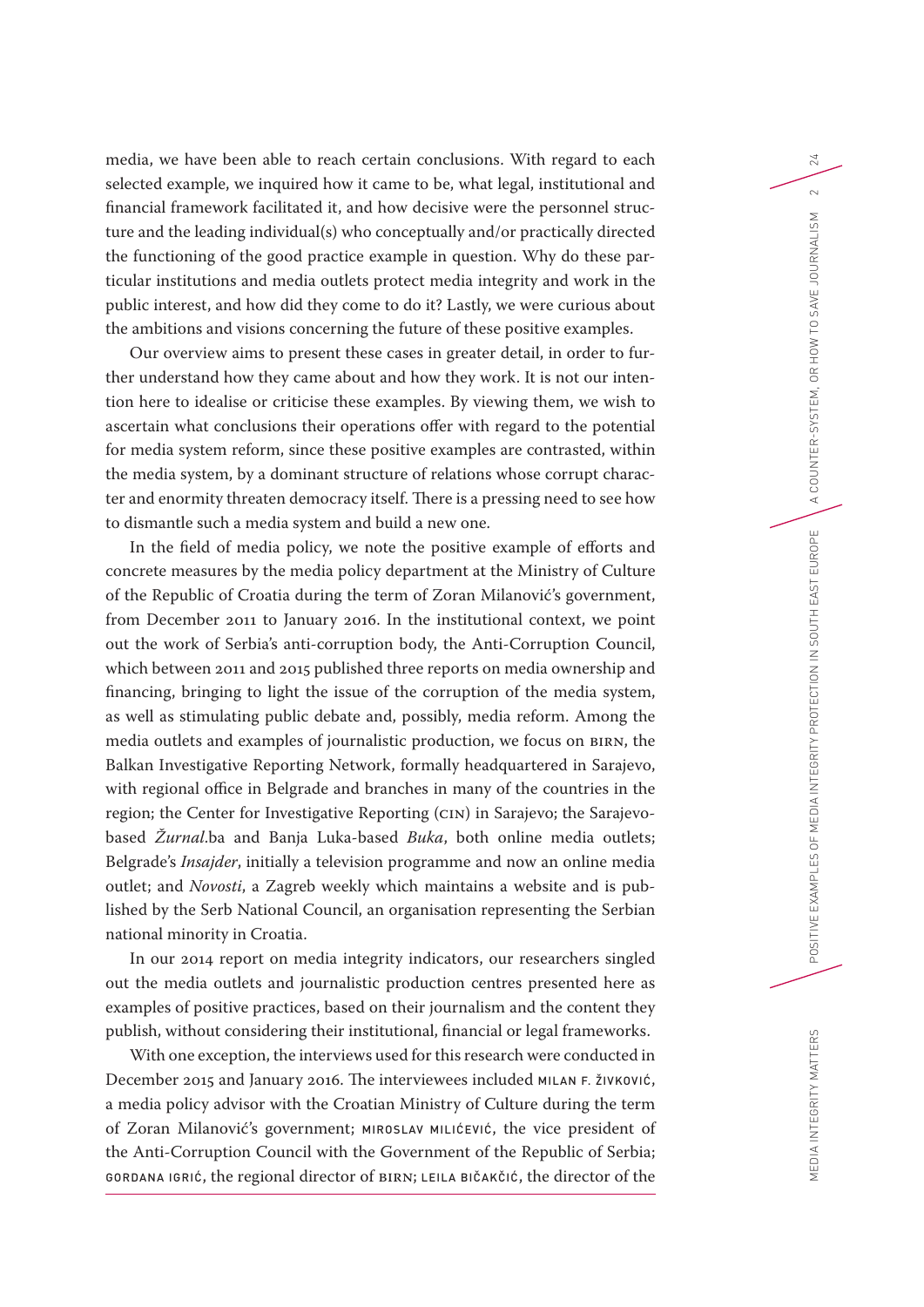Center for Investigative Reporting (CIN) in Sarajevo; ELDIN KARIĆ, the editor of the *Žurnal* web portal and the director of the ACCOUNT anti-corruption network; BRANKICA STANKOVIĆ, the editor of *Insajder* web portal and TV production; IVICA ĐIKIĆ, the editor of the *Novosti* weekly; MILORAD PUPOVAC, the president of the Serb National Council, and ALEKSANDAR TRIFUNOVIĆ, the editor of the *Buka* web portal All interviews but one were conducted in person, recorded and transcribed for the purposes of the analysis. Aleksandar Trifunović was interviewed via e-mail in March 2016.

We will begin our report by identifying basic characteristics of the examined good practice examples in the media and journalism, presenting them in a regional comparative overview. In addition to that we will present good practice examples in, respectively, the field of media policy and the fight against corruption in the media sector individually with no comparative references, since we have singled out only one example per the fields in question. We will end the overview by drawing certain conclusions from the eight cases presented.

# 1 A COMPARATIVE OVERVIEW OF POSITIVE PRACTICES IN MEDIA AND JOURNALISM

All the examined media outlets and journalism production centres – *Žurnal*, CIN, BIRN, *Insajder*, *Novosti*, and *Buka* – are non-profit. The reason for this is that our 2014 research on media integrity did not reveal a single good practice example of protecting media integrity either among commercial media outlets or at the public broadcasters in any of the countries studied. This fact is interesting in itself if we take into account that our research at the time covered five countries in the region. As a positive example, we did single out the Insajder television programme, which at the time of research was being produced for *B92*, a commercial television broadcaster. However, *B92* itself originated from the non-commercial alternative media sphere and only later changed its profile. Also, during our research into the positive examples of media integrity protection, the Insajder programme abandoned the commercial broadcasting framework of *B92*, and became an independent media outlet.

What the six media outlets and journalistic production centres, as well as their leading representatives interviewed herein, have in common is their dedication to, and passion for, journalism both as a profession and as a public service. They seem to have little doubt as to the true purpose of journalism, and dedicated and imaginative as they are, could most likely find ways to do this kind of journalism in any environment.

WHAT THE SIX MEDIA OUTLETS AND JOURNALISTIC PRODUCTION CENTRES, AS WELL AS THEIR LEADING REPRESENTATIVES INTERVIEWED HEREIN, HAVE IN COMMON IS THEIR DEDICATION TO, AND PASSION FOR, JOURNALISM BOTH AS A PROFESSION AND AS A PUBLIC SERVICE.

24

 $\infty$ 

ISM

MEDIA INTEGRITY MATTERS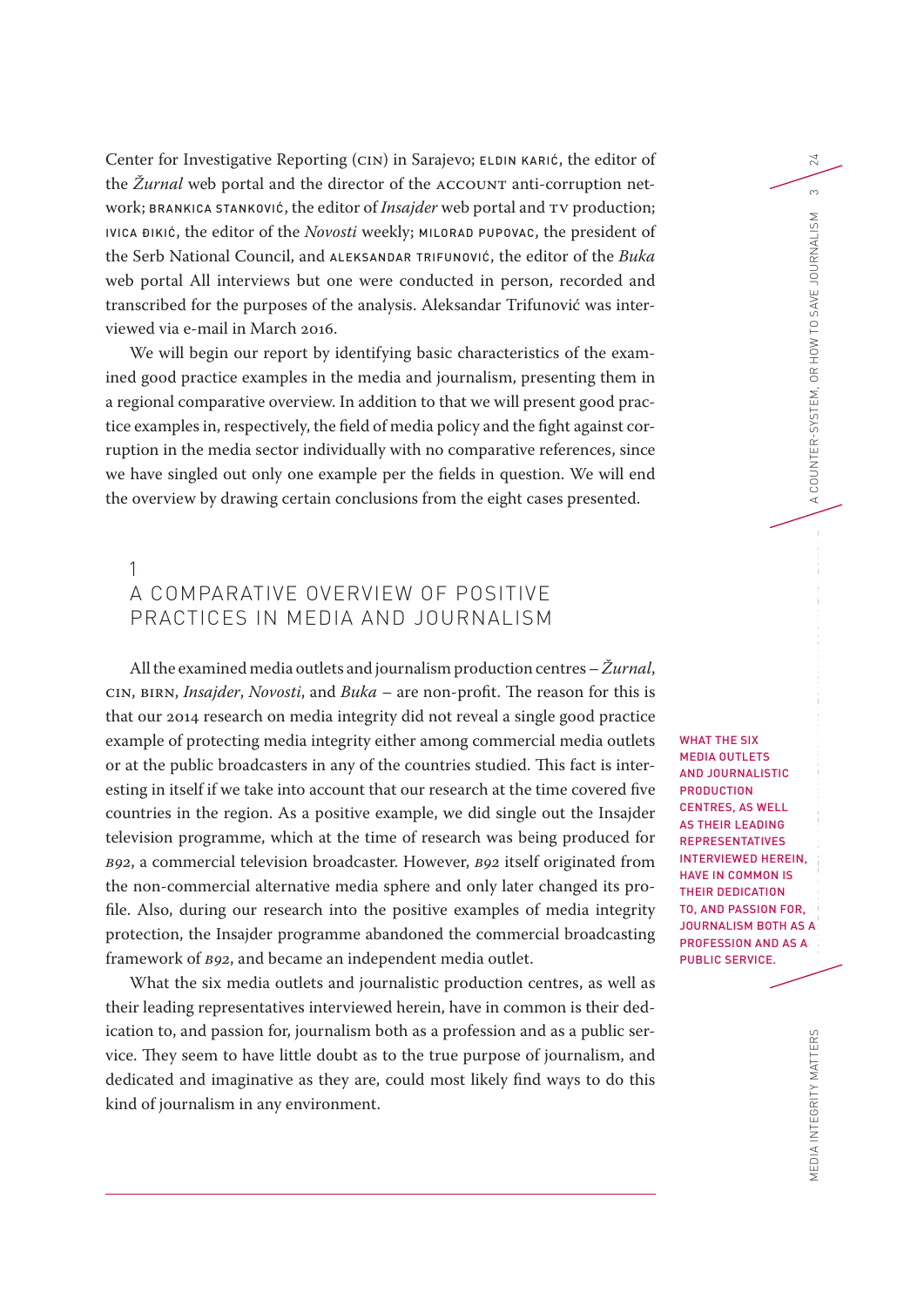#### 1.1

#### ESTABLISHMENT AND LEGAL STATUS

Most of the media outlets we single out in this report are characterised by their investigative reporting, i.e. their systematic research into the violations, the corruption and abuses of power as destroyers of society and democracy – employing journalism based on corroborated facts.

The analysis reveals that these six outlets from three countries are commonly driven by the vision of small groups of individuals who refuse to belong to the media mainstream, and wish to establish their own institutional framework: non-profit, enabling journalistic autonomy and service to public, and providing their own means of subsistence. These outlets stem from the inability of journalists to realise their vision and concept of journalism in other media.

All of these media were established in the 2000s; not a single media outlet identified by our research as a positive example of media integrity protection originates from the 1990s or earlier periods.

*Žurnal* was launched in late 2008/early 2009 by three or four journalists dissatisfied with the situation in the media outlets that employed them at the time. Similarly, CIN was established in 2004 by a small group of journalists inspired and informed by the American model of investigative reporting centres. BIRN was started in 2004 by a group of five or six, mostly female journalists who initially worked within the Institute for War and Peace Reporting in London, and then went on to form their own organisation and media outlet. *Insajder* began in 2004 as a three-reporter team involved in investigative reporting and the making of investigative television news programmes. *Buka* was launched in 2000 by a team of individuals with a background in student movements and publications. The weekly *Novosti* in its present form arrived on the newspaper stands in January 2010 as a result of the transformation of a national minority media outlet into a general-interest weekly within a previously established institutional framework, that is Serb National Council in Croatia. Yet, this media outlet, too, is fuelled by a shared vision of individuals, augmented by a core of journalists of the then already defunct *Feral Tribune*, equally dedicated to independent and critical journalism. It should be noted that of the six outlets identified as positive examples of media integrity protection in the region, two – CIN and BIRN – were formed in the context of international journalism projects, and subsequently began functioning independently.

The media outlets and journalism production centres that are examined here function as non-profit, non-governmental organisations, i.e. citizen associations, founded by journalists, the exception being *Novosti*, a weekly published by a representative and coordinating body of a minority community, which again has citizen association status. *Žurnal*, for example, is published by the Centre for Media Development and Analysis, while *Buka* is published by the Centre for informative decontamination of youth of Banja Luka. In two cases (BIRN and *Insajder*), the main founder(s) of the outlets have established business organisations,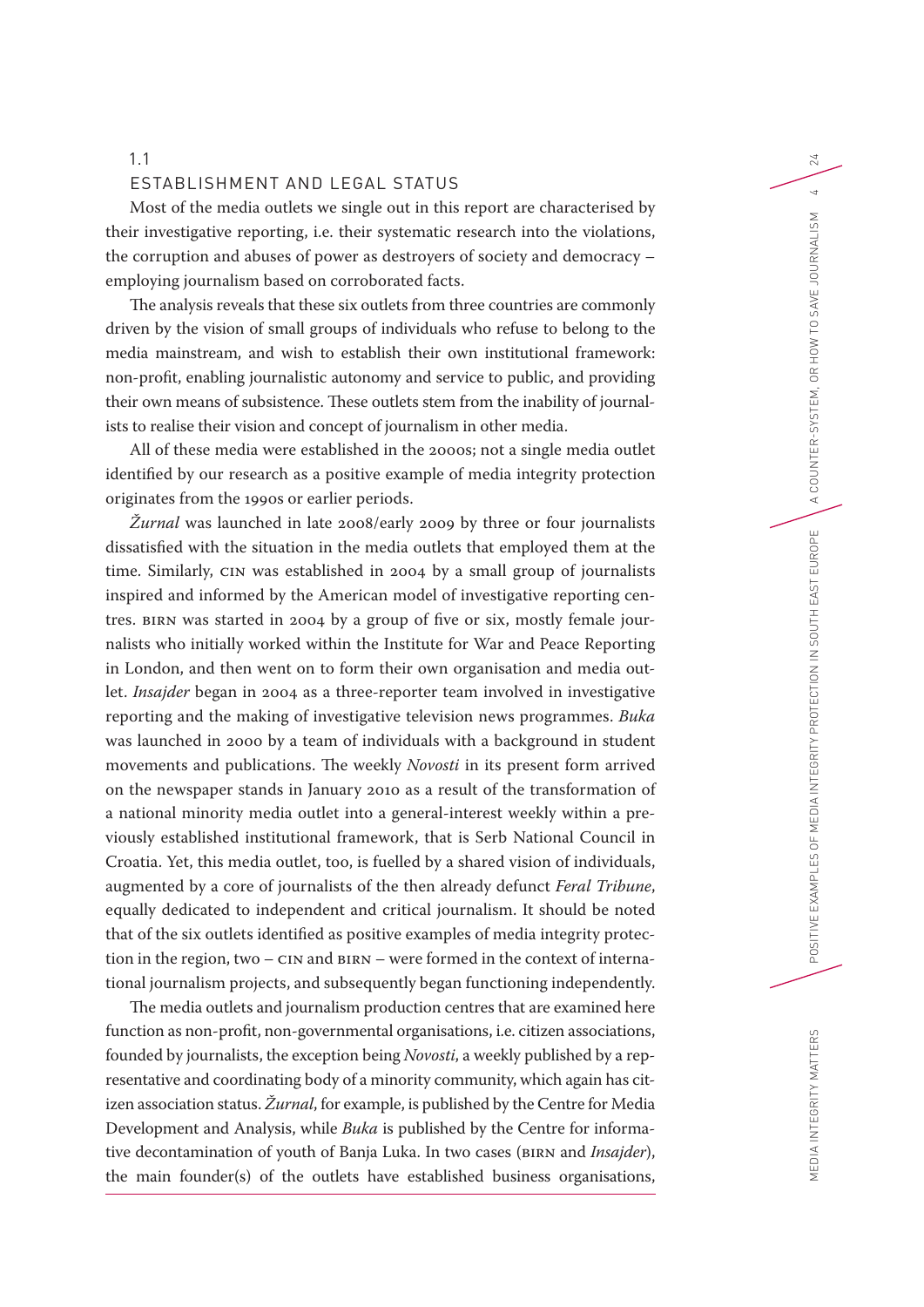through which they market their journalistic products and analyses. They use this revenue stream to support the activities of the outlet, and to cover the costs of journalistic production. *Žurnal*'s publisher Centre for Media Development and Analysis, on the other hand, has founded a sister organisation: ACCOUNT, the Anti-corruption Civic Organisations' Unified Network, which is also a nonprofit NGO and is involved in anti-corruption activism.

### 1.2

## FINANCING FRAMEWORKS AND MODELS

Most of these media outlets and journalistic production centres receive their funding from foreign donors. These donations are aimed primarily at funding specific projects, often lasting several years (*Žurnal*, CIN, BIRN, *Buka*, etc.). Some outlets were launched with the help of an initial donation (*Buka* and CIN), or have received aid in the form of free computer software or server space during the beginning stages of their operation (*Insajder*). BIRN received a donation to cover several years' worth of institutional operating costs related to the strategic, long-term reform of internal organisation. *Novosti* has a specific financing model, while *Insajder*, which is at the stage of being established as an independent outlet, is still seeking donors. Apart from these two, each media outlet has a group of regular donors and is actively seeking additional ones. Typically, the departure of a regular donor will present a serious threat to the very existence of the media outlet. The donors include foreign private foundations, and U.S. and European state institutions through their programmes of media development aid. Operations of media-supporting donors in the region would be an interesting subject of research in the context of their role in media system reforms and media integrity protection; however, we were unable to study this aspect in our research.

The financial stability of the media in this study is based on the ability of individuals charged with acquiring donations to generate good ideas and manage the donations well, on good results, and on good cooperation with donors. These are the very media outlets that the donors operating in their respective countries recognise as rare good practice examples, and supply with funds intended for media democratisation. Gordana Igrić says that years of practice have taught her to recognise which ideas and projects to pair with which donors, according to the donors' profiles and strategies. Within BIRN, donations are sought at several levels – regionally, and at the level of the states within which local BIRN organisations operate. To avoid internal conflict and enhance transparency, certain agreements and procedures are in place, while internal departments meet regularly. BIRN's business model consists of a combination of donors, a combination of regional and national project generation and donation seeking, along with a commercial approach to those products that BIRN can conceivably market. BIRN maintains member-organisations in six countries in the region, and a network of journalists and editors in additional four or five countries in the region. BIRN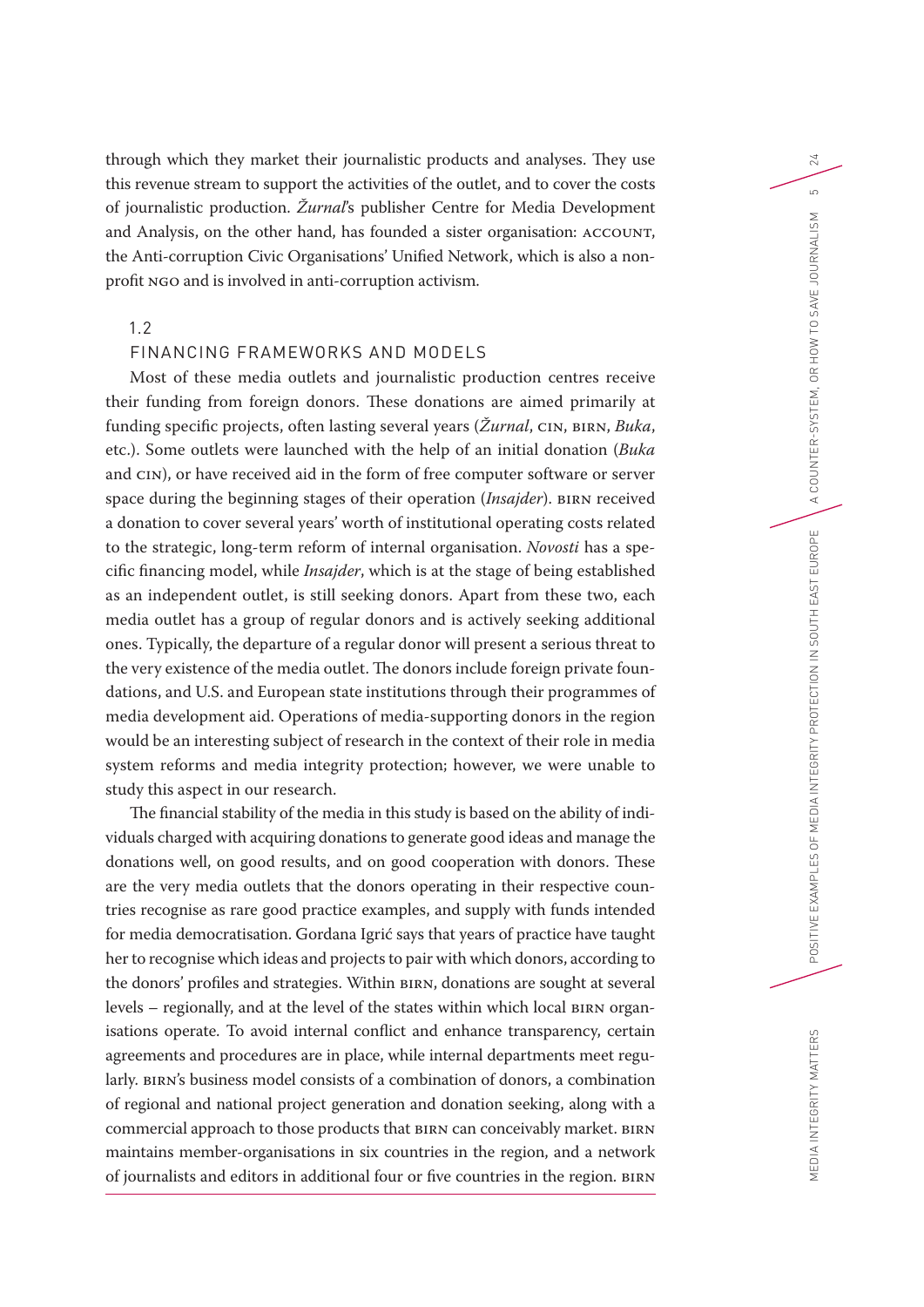employs around 200 people on a monthly basis, and requires around 2.3 million euro to cover its annual costs. Eldin Karić stresses the importance of achieving results with the funds received from donors and of building mutual trust with each separate donor: *"I would do nothing to jeopardise that trust. I would sooner act to my detriment and that of my organisation than to the detriment of a donor and of the obligations we have taken on."* Additionally, Karić stresses, they make sure to explain to donors that they, as a media outlet, require funds for reporting, for the production of content, rather than anything else, e.g. conferences, roundtable discussions and the like.

Taking into account their dependence on project financing and the necessity of ensuring continued conditions for journalistic work, the personnel of donation-dependent media must skilfully combine projects and donations to prevent depletion of funds in any particular period. A number of interviewees confirm that, in such cases, certain regular donors are ready to come to their aid and assist them in surviving these periods. Leila Bičakčić states that CIN goes to great lengths to ensure that the managerial part of the organisation, in charge of managing funds and maintaining the stability of operations, in no way encumbers journalists with financial problems, thus facilitating uninterrupted work and regular payment of salaries.

Salaries are regular and appropriate for the countries in which these media operate. Milorad Pupovac, a representative of the publisher of the Croatian weekly *Novosti*, gives perhaps the best explanation of the financial situation of journalists in the media covered by this report: *"Our type of media outlet, with its freedom and with the difficulties this freedom presents in the general public environment, cannot be rewarded at the level that journalists, editors and columnists in the corporate media enjoy. After all, this is a minority media outlet, an alternative media outlet. However, every journalist working for* Novosti *understands that the funds they are paid, which are stable and guarantee them a level of independence, prosperity and freedom, could hardly be replaced by anything else.*"

These media pay their employees in a regular, legal manner, and never neglect to pay social contributions. *"Everything must be clean. We cannot afford to be like the people we are criticising. That's the basic idea,"* Eldin Karić says. Leila Bičakčić says that at CIN everyone is employed legally, with strict adherence to labour regulations. *"We pay salaries regularly, and everyone is guaranteed to receive what their contract says. Without discussion,"* Bičakčić says. Gordana Igrić states that BIRN operates in several states in the region, and that the collaborators are thus subject to various legal arrangements. Some receive authorship fees rather than salaries, since the tendency is to seek those solutions that are financially and legally most appropriate for each particular employment status.

In the media presented here, which are funded mainly from donations, the revenue from payment for journalistic content is scarce. CIN permits and encourages other media to publish its stories free of charge. This is also characteristic of the other outlets presented. However, BIRN offers a "premium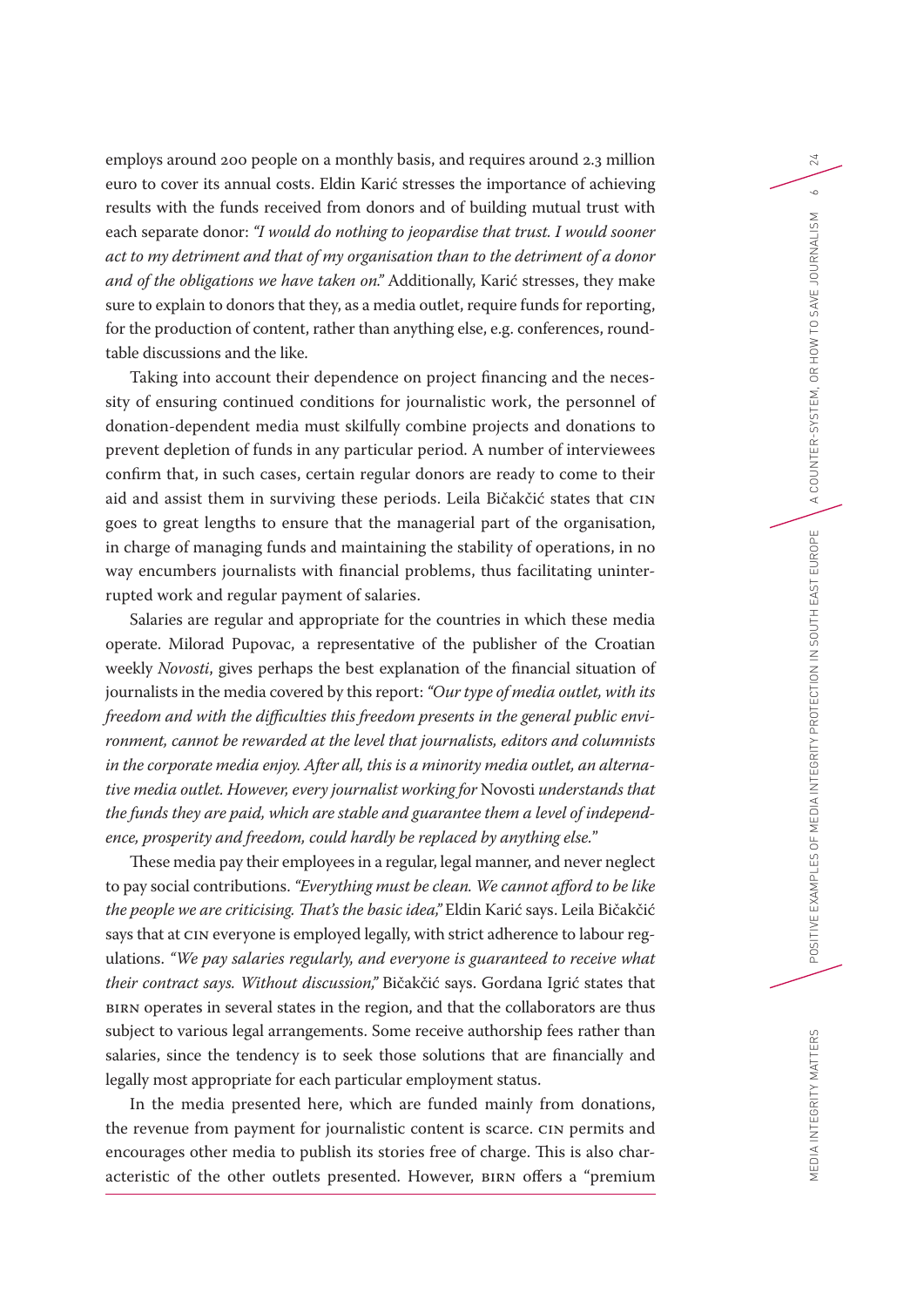content" subscription scheme on its *Balkan Insight* website, aimed at the international public. To date, they have sold 95 institutional subscriptions, while through their BIRN Consultancy company they charge individual customers for analyses of individual topics. *Buka* publishes ads on its website, yet according to Aleksandar Trifunović, advertisers tend to stay away, since successful companies have close ties to politics.

Since becoming independent from the television broadcaster *B92* in early 2016, *Insajder*'s financial model has been based on a few agreements with established media ready to purchase their investigative stories or television programmes. Upon leaving *B92*, they took on the obligation to produce programming for the broadcaster. Additionally, Insajder reached agreements with the *N1* regional television network and the *Slobodna Evropa* radio service (*Radio Free Europe*) to publish its programmes within these large media and receive payment as a production company. Simultaneously, they seek donations through the *Insajder* citizens association. Certain individuals agreed to help *Insajder* develop a business plan on a volunteer basis. The *Insajder* founders have firmly decided not to have advertising on the *Insajder.net* website: *"It wouldn't do to advertise anyone at*  Insajder*."* However, there are plans to establish topical websites where advertising will be permitted under strict guidelines, and paid access will be available to a database of the documents and interviews collected during research. Brankica Stanković stresses their commitment to keeping their work within regulatory limits, to paying their contributors honestly and regularly, and to fulfilling their obligations. Currently, they employ no one on a permanent basis; however, they intend to employ all their regular contributors permanently as soon as the production revenue starts flowing and business stabilises: *"We cannot allow ourselves a single mistake. Neither I nor anyone else who founded* Insajder.net *comes from the business world. Our biggest challenge is to keep from making mistakes due to inexperience."*

Among the media that our report identifies as primarily concerned with public interest and upholding media integrity, *Novosti* is the only print outlet. Given the specificity of its model, we will present it in a more detailed manner.

*Novosti* works within a different institutional and financial framework. As a weekly published by a minority community, *Novosti* has access to funds form the state budget of the Republic of Croatia intended for the information and cultural activities of minority communities in Croatia. Systemically, the State Council for National Minorities, composed of minority representatives, allocates and decides on these funds. The sums allocated by the Council amount to 80 percent of *Novosti'*s funding. To support the publication of *Novosti*, the Serb National Council must apply annually to the council for project funds. The annual subsidy, intended to cover the publication costs, amounts to around 3 million HRK (approx. 400,000 euro), and is allocated in monthly instalments. *Novosti* generates the remaining 20 percent of its revenue through sales at newspaper stands. However, public funds are essential to the weekly's operations.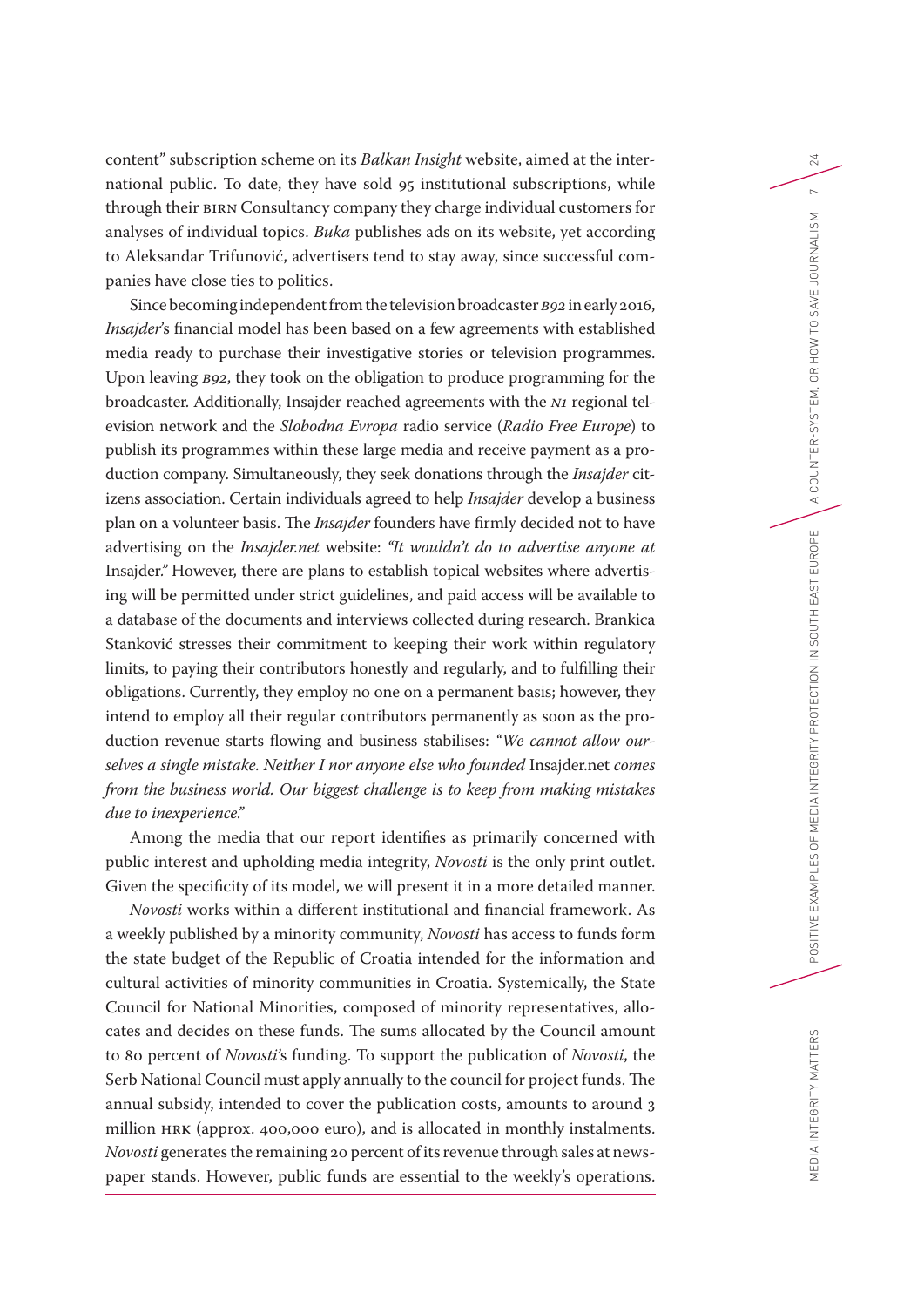The funds granted to the Council for National Minorities support twenty minority media outlets in Croatia, and reached a substantial level during the term of Ivo Sanader's government. However, each government and parliament has the option to maintain state budget support for minority media at present levels, to increase it, decrease it, or to abolish it altogether – depending on current political attitudes toward minorities' rights and status. Consequently, if the current government decides to alter the existing policies regarding the financing of minority media, the continued existence of *Novosti* in its present form might be threatened.

*Novosti* employs 16 to 17 people permanently, and on a monthly basis benefits from around 50 outside contributors. It prints 7,500 copies per issue, of which 3,500 are distributed free of charge throughout Croatia via local offices of the Serb National Council. Around 2,000 copies are sold at newspaper stands, covering approximately 20 percent of operating costs. Two years ago, *Novosti* launched its website, where it re-publishes content from the print edition throughout the week, along with a small portion of supplemental content written expressly for the website.

According to Ivica Đikić, the editor of *Novosti*, the public co-financing model is beneficial to the nurturing of quality independent journalism, particularly in serious print media that uphold professionalism and democratic principles. This model, adds Đikić, should become dominant generally, not only in the sphere of minority media.

For the establishment of *Novosti* as a model of media integrity protection, the credit goes to a large extent to its publisher, the Serb National Council. Within the council, however, the conception of Novosti as a critical general-interest weekly has grown out of the way that the role of the outlet is seen, understood and advocated for, by the council's president Milorad Pupovac.

He considers *Novosti*'s exit from the minority ghetto and its becoming an integral part of the general media space as an act of emancipatory media policy. To him, a ghettoised minority policy is harmful both to the minority community and to society as a whole. *"It is about the openness of a particular community,"* Pupovac claims, *"and about the media being open, critical and analytical, while creating a space of enlightenment, tolerance, freedom, and diversity."* After *Feral Tribune* had folded, *Novosti* gradually integrated some of those journalists into its newsroom, thus combining elements of minority policies and emancipatory media policies.

Pupovac stresses that *Novosti* editorial staff enjoy full autonomy with regard to the publisher. Đikić confirms this, noting: *"People have it good here, in the sense that neither I as editor-in-chief, nor Pupovac as our publisher's representative, will ever tell them not to write something, or that we can't run a piece for political, financial, or some other reasons. That's what matters to people: that they are free to write."*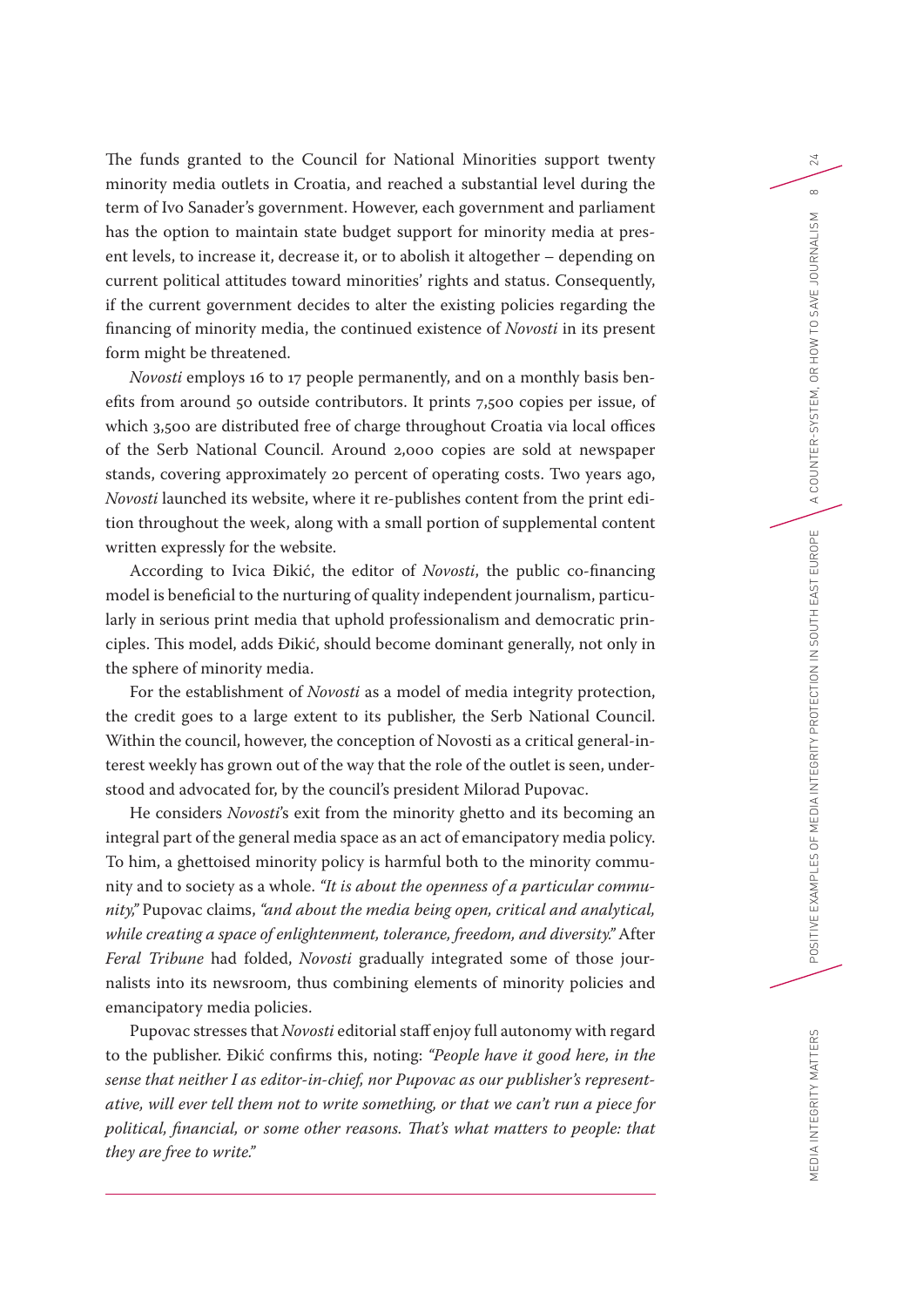According to Pupovac, the only question is whether the publisher is capable of securing the funds for work or not: *"We, as publishers, are here to protect our newspaper from anyone trying to influence how much freedom it has, how it's edited, or what it's allowed to publish. Journalists must have the freedom they need. People who work at* Novosti *are people of integrity, and we protect that integrity here."*

Pupovac names three conditions necessary for such a symbiotic relationship between an emancipatory publisher and professional, critical journalists: 1) a publisher must be willing to adopt the media policy of creating a symbiosis between minority media reporting and national media reporting, between merely an informative media outlet and becoming a critical one; 2) the publisher must be capable of securing funds and justifying the expense to the state; and 3) the publisher must be capable of attracting sufficient big-name journalistic talent able to produce such a quality media.

Eldin Karić, too, sees public financing of serious, high-quality journalism as a long-term solution. *Žurnal*'s investigations into public expenditure on media in Bosnia and Herzegovina showed that around 15 million euro' worth of public funds are directed to media each year through subsidies, donations and sponsorships, and this amount doesn't include the funds for marketing and advertising of state-owned companies and public institutions. Karić believes that an initiative should be launched to reserve a certain percentage of these funds to establish a fund for investigative reporting. In addition, fees collected from electronic media by the regulatory authority could be used to establish such a fund. State institutions should be charged with controlling the financial regularity of the fund, but denied any influence over the allocation of money. Karić feels that once regular and decent means of financing investigative journalism became available, and once the profession became a viable way of making a living, there would be an increase in interest, and an influx into investigative journalism by young people identifying themselves with such type of journalism.

## 1.3

### CAREFUL STAFFING AS A PATH TO QUALITY

The interviewees from media outlets recognised for their positive practices of media integrity protection mention that they put serious effort and a great deal of energy into staffing their reporting teams, into taking on new contributors, and training them to meet high standards in their work, especially in investigative reporting. *Žurnal*'s Eldin Karić explains that training takes place through actual work on concrete topics, and through writing. He has no confidence whatsoever in those journalism courses that have been imposed at certain times by donors and non-governmental organisations. According to Karić, these attempts at training are a complete waste of time. Gordana Igrić of BIRN considers the staffing of investigative reporting teams to be most difficult, and adds that it is very easy to attract quality personnel to serve as project managers. The pool of project

MEDIA INTEGRITY MATTERS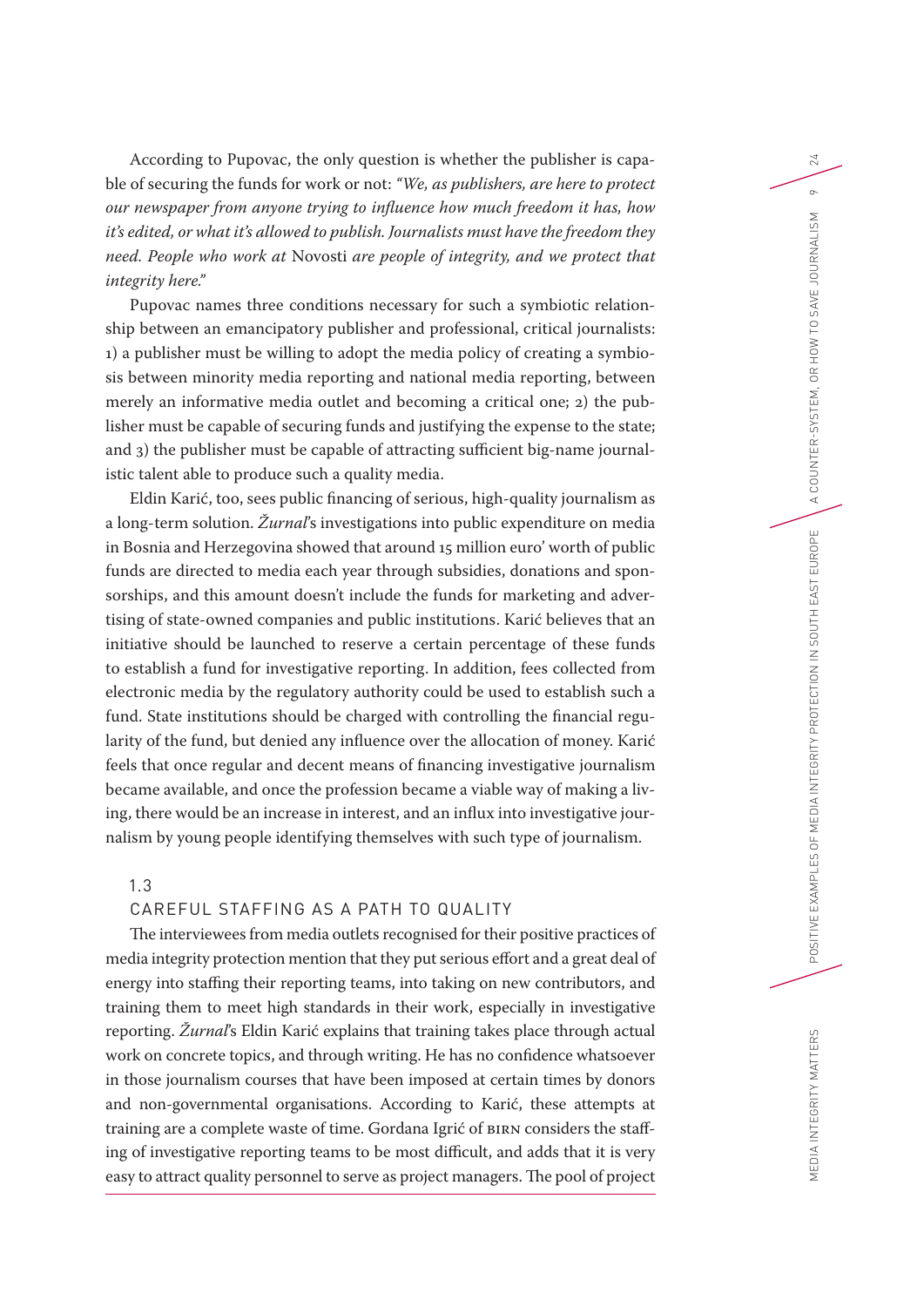managing personnel has built up in the ten-to fifteen-year period of heavy donor investment in NGO's, their projects and their staff.

Both Gordana Igrić and Brankica Stanković find that, in order to build a solid investigative reporting team, it is much easier to engage beginners and work with them from scratch, to train and rear them. *"Even when older journalists join my team,"* Eldin Karić says, *"I have to work with them, and invest a lot of energy in that."* Simultaneously, Igrić says, it is hugely important to develop a good editorial and fact-checking team, since in investigative reporting errors can cause a great deal of damage. Indeed, her biggest concern, looking at the future of BIRN, is whether they will be able to recruit, develop and sustain their reporting staff in every necessary aspect, and whether they will succeed in building a top-notch editorial team.

At *Insajder*, the introduction of journalists to the system of work and standards consists of a lengthy process of engagement with a wide topic, says Brankica Stanković. Investigative reporting involves a special way of working and thinking, as well as total commitment. Getting there can take years. A number of the media outlets presented here attract journalists through public calls for applications. The applicants' level of formal education is noted, but our interviewees stress that it is in no way a decisive factor. *Buka* has seven employees, all selected through public calls for application. Most have university degrees, while three have earned master's degrees in social sciences.

CIN in Sarajevo has the most advanced system for seeking, selection, and employment of new journalists. It is a long and transparent process. All contributors are employed through public calls for applications, which serves the principle of granting everyone an equal starting position and opportunity to get a job. First, 30 or 40 candidates who meet the specified requirements are selected from a huge volume of applicants. They take an online test, whereby they have eight hours to complete a number of tasks by accessing an online platform that contains raw documents for journalistic investigation and hypothetical situations to solve. Then, ten to fifteen candidates are invited to interviews. A committee consisting of four CIN representatives conducts the interviews and selects three candidates for a final interview, after which the editor decides whom to employ.

However, even candidates selected in such a painstaking way occasionally do not remain with CIN. Some simply do not find their feet, others cannot accept the reality of leaving a story unfinished for months or even a year, and not seeing the results of their efforts. Another special feature of working for CIN is that its journalists do not sign their stories. Articles are consistently signed "CIN", giving weight to the organisation and contributing to its visibility, while guaranteeing quality – since standards arise from the organisation – and acknowledging that each story is a team effort rather than the work of any single individual.

CIN allows other media to pick up its articles, but not to alter them in any way, and posts the supporting documents online for further investigation and analysis.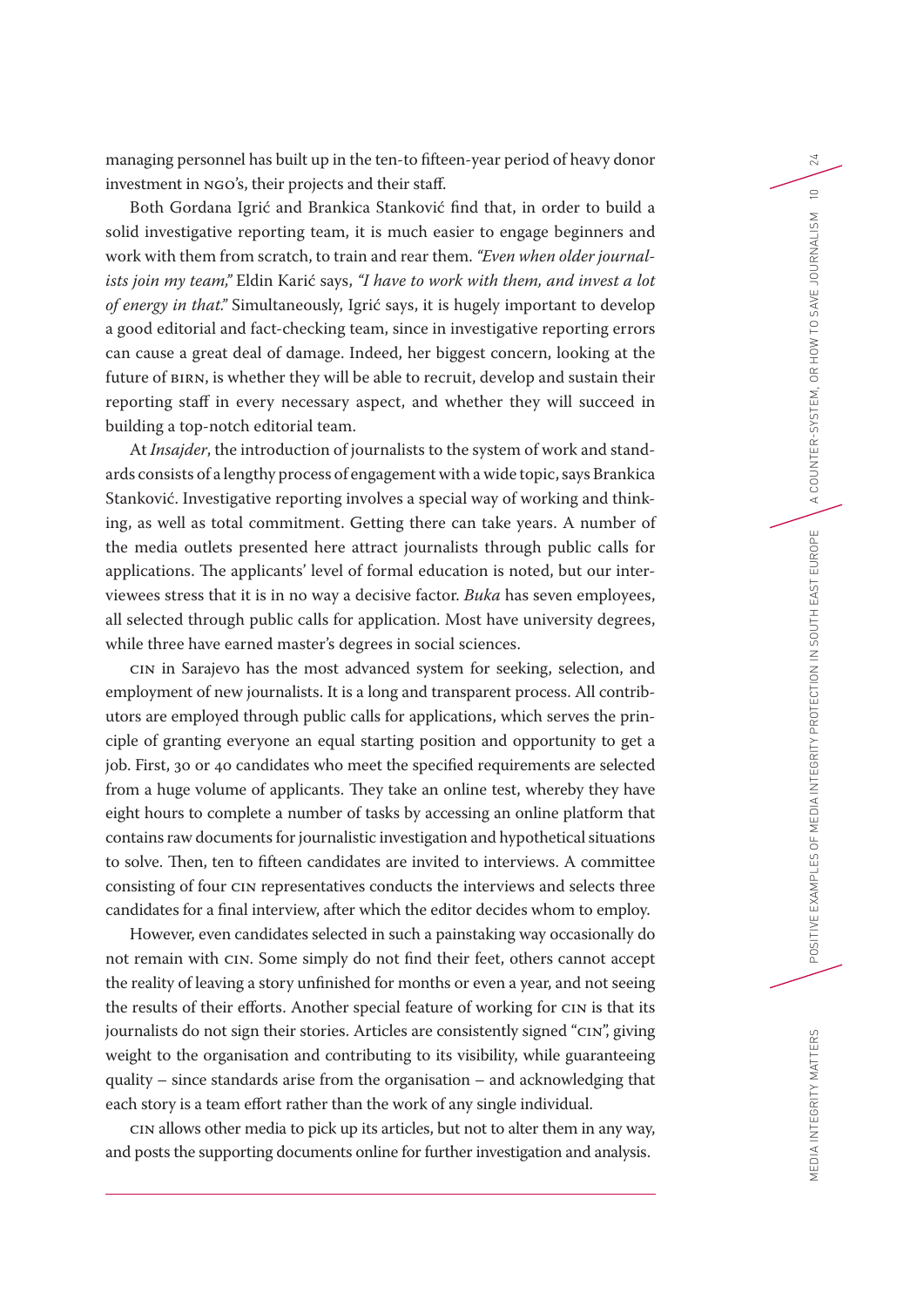The media engaged in investigative reporting stress the importance of fact-checking, of possessing the evidence for the claims they make, and of the credibility of their reporting. In this context, it is crucial to involve legal experts. For example, *Insajder* regularly works with lawyers to ensure legal assessment of all claims and thus avoid lawsuits. Brankica Stanković feels that it was Veran Matić, the chief editor of *B92*, who made the most important decision of *Insajder*'s entire tenure with that broadcaster, when in 2004, at the time of *Insajder*'s inception, he included a lawyer in its team – despite the initial prejudice felt by reporters against such a precaution. In 12 years of existence, during which *Insajder* conducted more than 500 interviews, gathered thousands of pieces of evidence, and produced 120 investigative programmes, it was hit with only seven lawsuits, and lost none of them.

*"Honest work and credibility are paramount. Credibility takes a long time to build, and can be shattered overnight. We cannot afford to make a single mistake."* These are the words of Brankica Stanković, but all our interviewees have uttered similar sentences, particularly those whose media are involved in investigative reporting.

Of all our interviewees, only Leila Bičakčić has an exclusively directorial position. Gordana Igrić combines this job with editorial work and conducting of training courses within BIRN. When the *Insajder* team went independent, the director's job was taken over by Miodrag Čvorović, a programme's producer since its earliest days. Everyone who leads the media included in our regional selection of good practice examples has primarily a journalistic background, and once they had assumed their directorial positions, their main aim remained to guarantee the conditions for quality reporting in their newsrooms.

## 1.4

## AMBITIONS AND PROSPECTS

BIRN operates as the largest and most ambitious media undertaking among those singled out for our research. It is a regional network composed of a regional newsroom for the *Balkan Insight* website and a regional office, as well as a number of newsrooms and offices in various countries in the region. It maintains a network of journalists in countries without offices, 15 websites, and several regional projects engaged in reporting on transitional justice processes and war crime trials. It holds an annual regional summer school of investigative reporting, and it has created a fellowship programme for excellence in reporting. It has a consulting firm and a series of other projects. Given its multitude of facets and capabilities, BIRN stands out as a kind of region-wide public service reporting network. The network, Gordana Igrić notes, has reached a level where the entirety of its operations is increasingly difficult to supervise, and is developing a new set of internal mechanisms to address the issue. The donors' demands are high, and according to Igrić, its quality and skillset have made BIRN a dominant player in the region – to the extent that it, in a way, has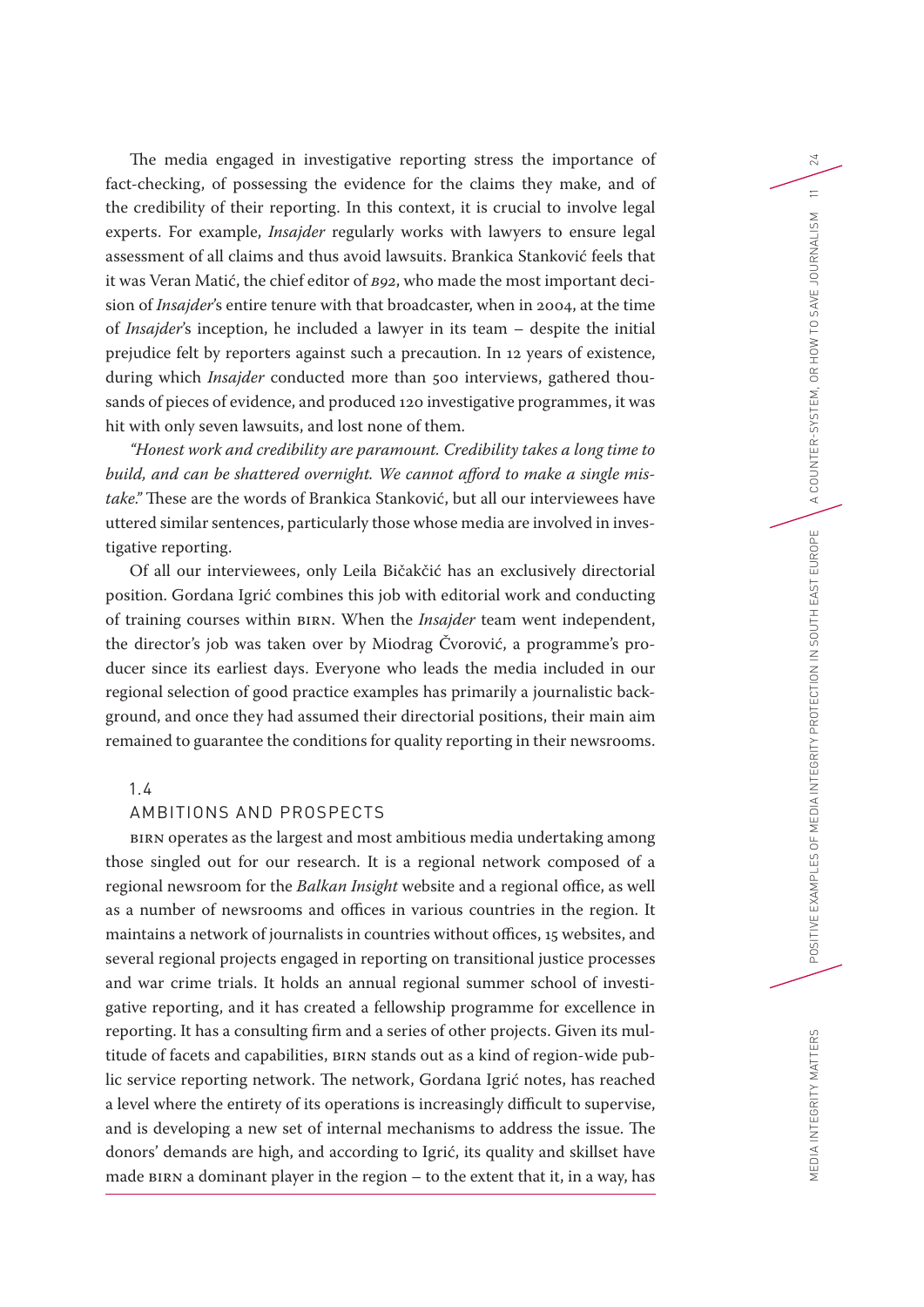a suffocating effect on new players. To Igrić, BIRN's prospects lie in transmitting its know-how and its model to other regions in Europe and elsewhere in the world. She expects that at some point in the foreseeable future, various reasons will lead BIRN to limit the scope of its operations in the region.

*Insajder* has ambitious plans regarding its intended array of formats and journalistic products – both in Serbia and regionally. In addition to their work on far-reaching investigative stories, the *Insajder* team has become engaged in daily reporting focused on selected daily topics. The change is significant, not only for the staff of Insajder, but for the Serbian journalistic community in general. *"We would like to get involved and show that journalists have fallen asleep and stopped asking questions,"* says Brankica Stanković. Now that their media outlet has gone online, they plan to put more effort into connecting to other investigative reporting sites and networks.

With its ACCOUNT anti-corruption network, *Žurnal*, too, is scaling up its ambitions to establish a pool of media outlets and journalists who will work jointly on more demanding topics and investigative stories throughout Bosnia and Herzegovina. This media pool currently includes two television broadcasters and four online outlets (among them, *Buka*, one of our good media practice examples), while a network of radio stations is being established with the identical aim of investigative reporting.

When addressing the prospects of their organisations, several interviewees expressed concern regarding the lack of interest in investigative and analytical reporting among young journalists entering the profession. According to Eldin Karić, *"The next generation of journalists ready to take on investigative reporting, to criticise negative phenomena, and to work analytically, is simply not there."* All the media outlets we present here as positive examples of media integrity protection employ a certain number of journalists who would otherwise most likely abandon the profession, since there would be nowhere for them to maintain their professional integrity and the freedom to write as they see fit – in other words, to conduct reporting in a professional, analytical and critical fashion. Brankica Stanković is not particularly understanding of her colleagues who have given up on journalism as a profession, but persist in the media, playing at journalism with no regard for its standards or its wellbeing. Says Stanković, *"I don't accept the excuse that journalists self-censor because they are afraid of losing their jobs. If that's the case, get out of the job altogether. If you've chosen journalism, a profession that requires you to serve the public interest, then that's your obligation and you shouldn't be calculating about it. The moment you detect any self-censorship, you should be honest and admit you are incapable of doing this type of work. They call me brave, but it's not about bravery. I simply do not see any other way of doing journalism."*

According to our interviewees, the citizens' respect for this kind of journalism comes and goes. For example, *Žurnal* and CIN do not attract enough readers to compete with commercial media outlets, but note that members of the public

MEDIA INTEGRITY MATTERS POSITIVE EXAMPLES OF MEDIA INTEGRITY PROTECTION IN SOUTH EAST ER-SYSTEM, OR HOW TO SAVE JOURNALISM 12 WHEN ADDRESSING THE PROSPECTS OF THEIR ORGANISATIONS, SEVERAL INTERVIEWEES EXPRESSED CONCERN REGARDING THE LACK OF INTEREST IN INVESTIGATIVE AND ANALYTICAL REPORTING AMONG YOUNG JOURNALISTS ENTERING THE PROFESSION.

24

 $\approx$ 

COUNTER-SYSTEM. OR HOW TO SAVE JOURNALISM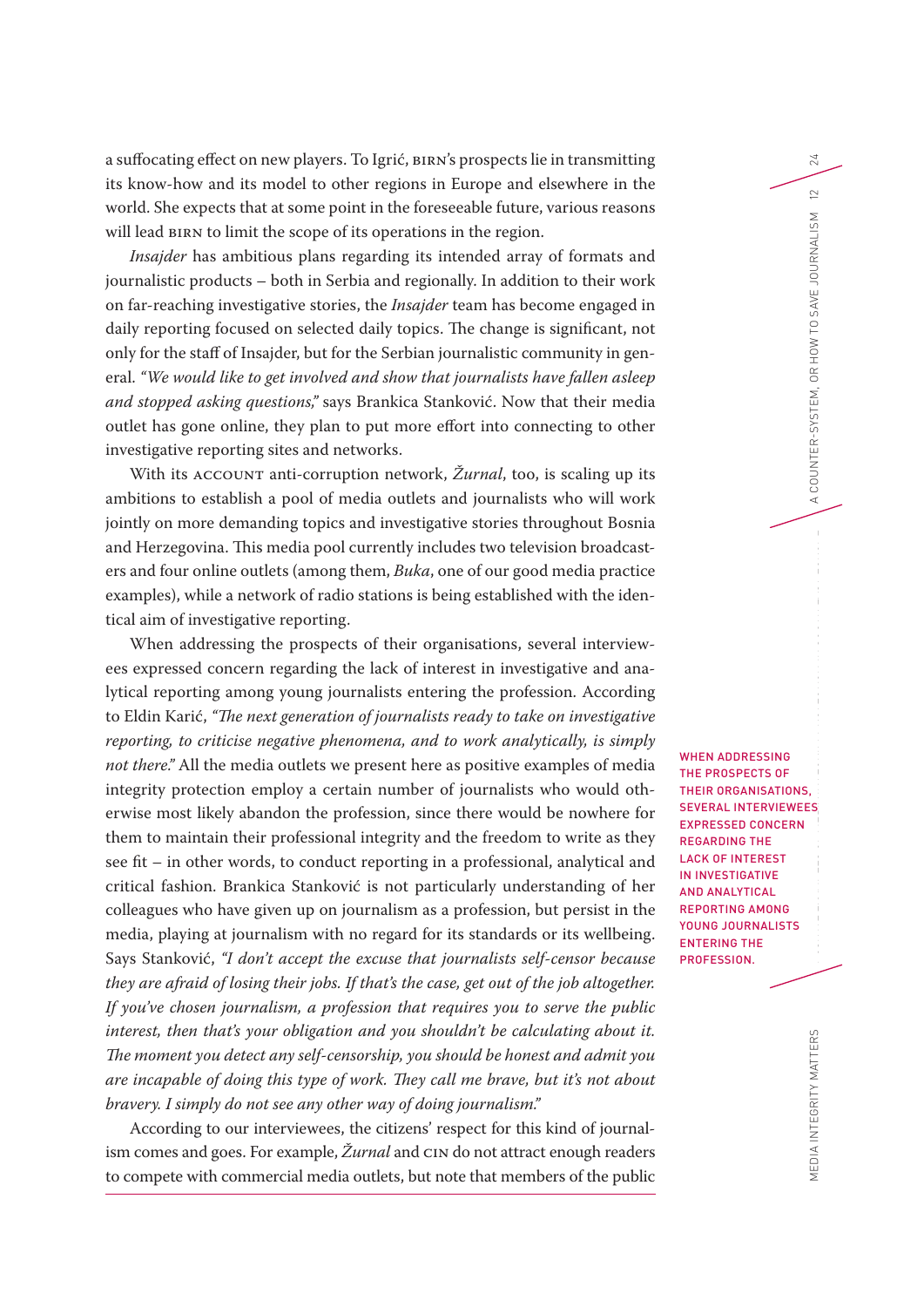do recognise them as reliable sources of information, and turn to them when they experience or observe cases of impropriety or injustice. *"Even if people don't know exactly what we do, they know we are investigating things, solving things, and seeking some kind of justice,"* Leila Bičakčić says. Aleksandar Trifunović, on the other hand, notes that the public rarely supports *Buka*'s work on critical topics. A portion of the public is always ready to blame journalists for exposing violations, rather than the violators who commit them. In 2015, to mark *Buka*'s fifteenth anniversary, the outlet visited 30 towns throughout Bosnia in response to its readers' requests. In a series of public discussions and meetings, thousands of participants talked about how the media outlet works, how it is funded etc. Additionally, they were invited to 20 towns that they were unable to visit. The aim of these meetings was to get the citizens acquainted with the outlet, and encourage them to attempt something similar for themselves.

Other segments of the media community occasionally treat these media with a degree of hostility. This is especially characteristic of the media who belong to political and business crony networks, and sometimes run negative campaigns against the media we present in this report and their leading representatives. However, this attitude is not prevalent. Our interviewees list numerous examples of good cooperation and mutual respect with other members of the media community.

#### 1.5

#### VALUES AND HOW TO PROTECT THEM

*"We believe that journalism, true journalism, can be preserved, and that's what we want to demonstrate,"* Brankica Stanković says regarding the *Insajder* editorial staff.

Eldin Karić describes a strategy of alliances between journalists and media outlets, and talks of creating a media pool to reach citizens throughout Bosnia and Herzegovina by way of quality investigative reporting. He believes that the dominant, corrupt media system should be confronted by a counter-system. *"It's an expansion strategy that consists of literally bypassing the system. It's a counter-system, really,"* Karić states. *"We can't survive within the system, so we are creating a counter-system capable of quick responses. You need to recognise and eliminate your enemies while attracting, supporting and helping your friends. You react on a case-by-case basis. It's a kind of guerrilla journalism."*

Talking to the SEE Media Observatory in 2014, Predrag Lucić, one of the founders of the *Feral Tribune* weekly, which ceased publication in 2008, also expressed the view that the existing media system, rife with corrupt relations and practices, was not likely to produce an alternative. He explained that it was precisely this sentiment that had led to the creation of *Feral* in the 1990s.<sup>5</sup>

5 See video statement by Predrag Lucić at the SEE Media Observatory website. Available at: [http://mediaobservatory.net/radar/journalism-taken-journalists.](http://mediaobservatory.net/radar/journalism-taken-journalists) Accessed 15 March 2016.

"WE BELIEVE THAT JOURNALISM, TRUE JOURNALISM, CAN BE PRESERVED, AND THAT'S WHAT WE WANT TO DEMONSTRATE," BRANKICA STANKOVIĆ.

24

 $\frac{1}{2}$ 

A COUNTER-SYSTEM, OR HOW TO SAVE JOURNALISM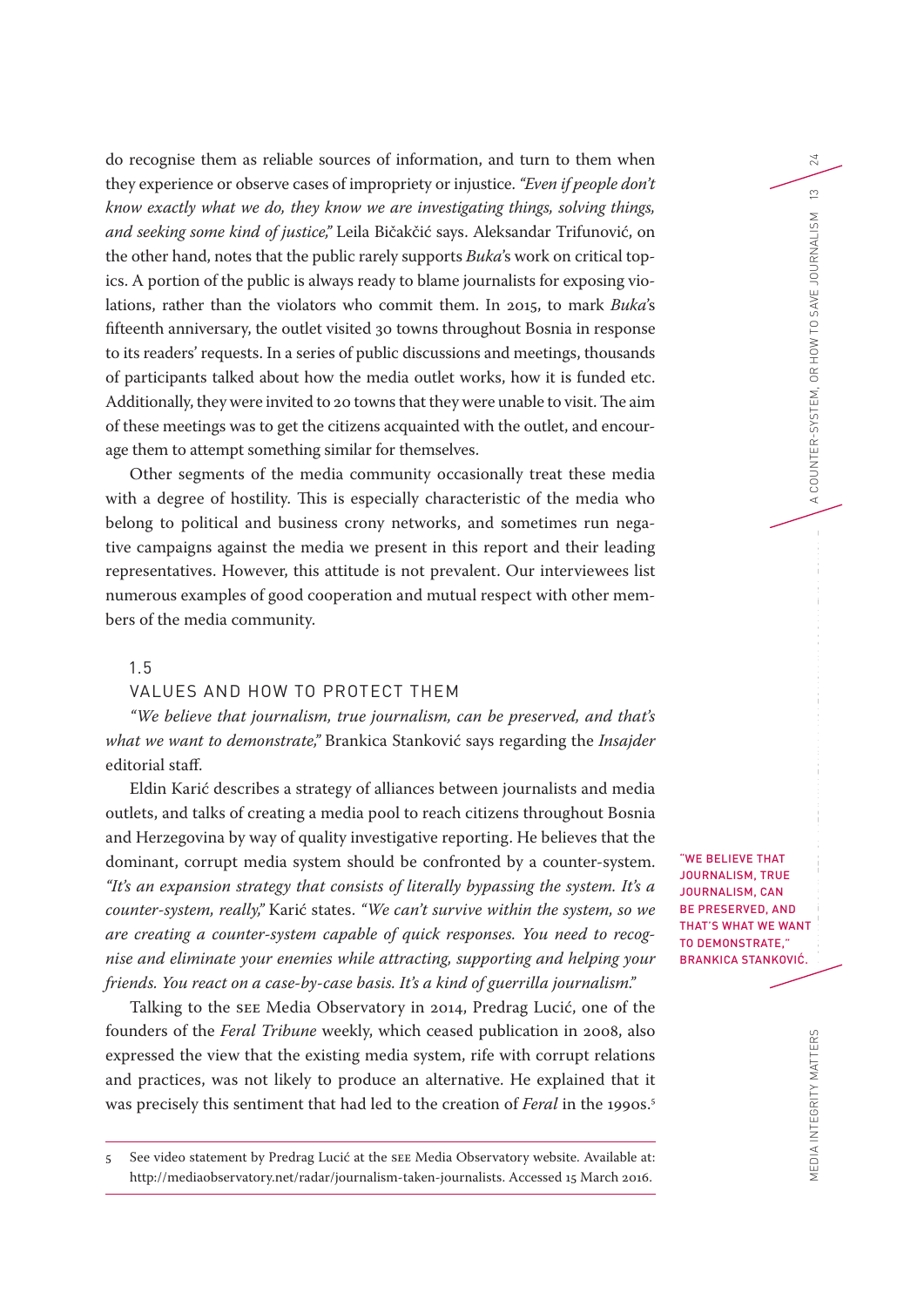He further pointed to something that Brankica Stanković echoed during her conversation with us. We used his statement as the point of departure for the regional analysis at the beginning of our book *Media Integrity Matters*. In 2014 and 2016, Lucić and Stanković, respectively, made the following charge: *"It wasn't any government that wrecked the journalistic profession. It was journalists."*

Now it seems that only journalists may be able to save it. On the other hand, there is the question of the state's responsibility for guaranteeing the conditions needed by the journalistic profession and the free media, as cornerstones of democracy, in order to survive.

Drawing on the experience of the *Novosti* weekly in Croatia, Ivica Đikić is unequivocal: *"If the state wants people to engage in serious, incorruptible and analytical journalism, and if it recognises that true journalism is valuable to democracy, I think it will have to find a model of co-funding the publication of serious and quality newspapers."* He adds that having state support for nonprofit websites in Croatia has been a huge step, yet insists that daily newspapers are irreplaceable, and thinks that it would be important to salvage those that wish to operate in a serious manner.

# $\mathcal{P}$ A POSITIVE EXAMPLE OF MEDIA POLICY MEASURES

Furthermore, it was Croatia where we located those instruments of media policy that our 2014 research on media integrity singled out as positive examples. During the term of Zoran Milanović's government (December 2011– January 2016), Croatia's Ministry of Culture, headed by the minister Andrea Zlatar Violić, instituted measures to support non-profit media and journalistic projects. According to Milan F. Živković, then an advisor on media policy with the Ministry, these were concrete, interventional steps, taken to address pressing problems (e.g., in the four years following the onset of the 2008 economic crisis, 350 journalists lost their jobs in Croatia). During that period, however, four experts, two employees of the Ministry and two external collaborators, worked to analyse the situation, to foster public debate, and to draft a proposal for comprehensive media policy reform that would offer long-term solutions. These parallel efforts were possible because of the existence of two separate contexts. One was Croatian civil society and non-profit media, who for a number of years, aided by parts of the journalistic and academic communities, expressed the need for systemic solutions to the operation of non-profit media. The other was the decision by the Minister of Culture, at the beginning of her term, to staff the team tasked with forming a media department within the ministry with people striving to change media policies in meaningful ways.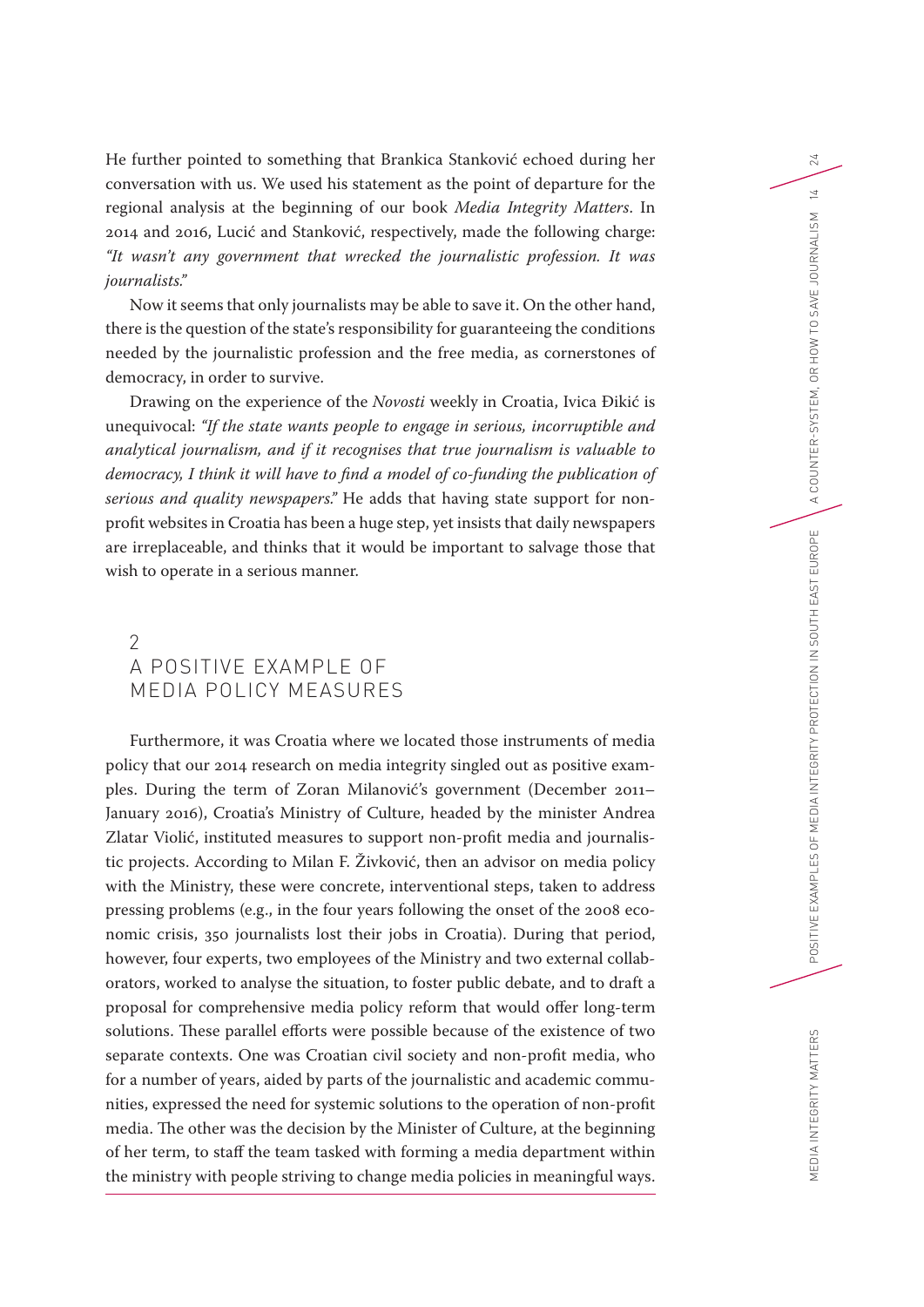Their ambitions were inspired by critical theory and progressive ideas articulated, in part, during the 2009 student protests and occupation of the Faculty of Humanities and Social Sciences in Zagreb.

Among the new media policy measures was a provision that allowed nonprofit media, including non-profit websites, to apply for project funding to the media pluralism fund operating under Croatia's Agency for Electronic Media. Previously, the fund had been exclusively supporting projects of (mostly commercial) local radio and television broadcasters. Another set of measures directed a portion of the lottery revenues towards the funding of non-profit media and individual investigations conducted by unemployed and freelance journalists.

The funds allocated under these measures were hardly substantial, yet their conceptual framework and approach represent a departure from the media policy giving priority to the interests of the (profit-oriented) media industry. As such, they were subject to attacks from the media mainstream, and some of them were targeted as soon as power changed hands in Croatia in early 2016.

In Croatia, the media pluralism fund is replenished by three percent of the monthly subscription fees for the public radio and television broadcaster. The household fee is set at 80 HRK (10.5 euro). Annually, the fund is able to allocate approximately 4.5 million euro, and in 2013, the amendments to the Electronic Media Act enabled also non-profit media, including non-profit websites, to apply for funds. They are entitled to three percent of the available funds, which amounts to around 136,000 euro a year. The bulk of the funds still go to local radio and television broadcasters (46.5 percent each).

Additionally, during the previous government's term, a programme was put in place in Croatia to finance non-profit media from state lottery revenues in the annual amount of around 400,000 euro a year. The government regulates the distribution of lottery revenues by annual decree. While this is a powerful measure, which the government instituted without having to change any laws, it is subject to annual modification, particularly following changes either in government or in the conceptual framework of its media policies. Thus far, around 90 to 100 newsrooms have applied for these funds each year, with an approval rate of 15–20 percent.

In Milan F. Živković's estimation, this measure was merely an intervention, intended to "patch" the media system at a time when many journalists were being let go from the commercial media and starting their own web-based media outlets. The government allocated some funds, however meagre, to those people interested in staying journalists. In this way, it helped them survive while the government searched for a strategic solution to the redistribution of public funds in the media – a solution that would involve measures to ensure long-term systemic support for non-profit journalism.

Ten percent of these funds, around 40,000 euro a year, were used to fund between 35 and 40 individual works of journalism in the approximate amount of one average Croatian monthly salary (1,000 euro gross or approx. 800 euro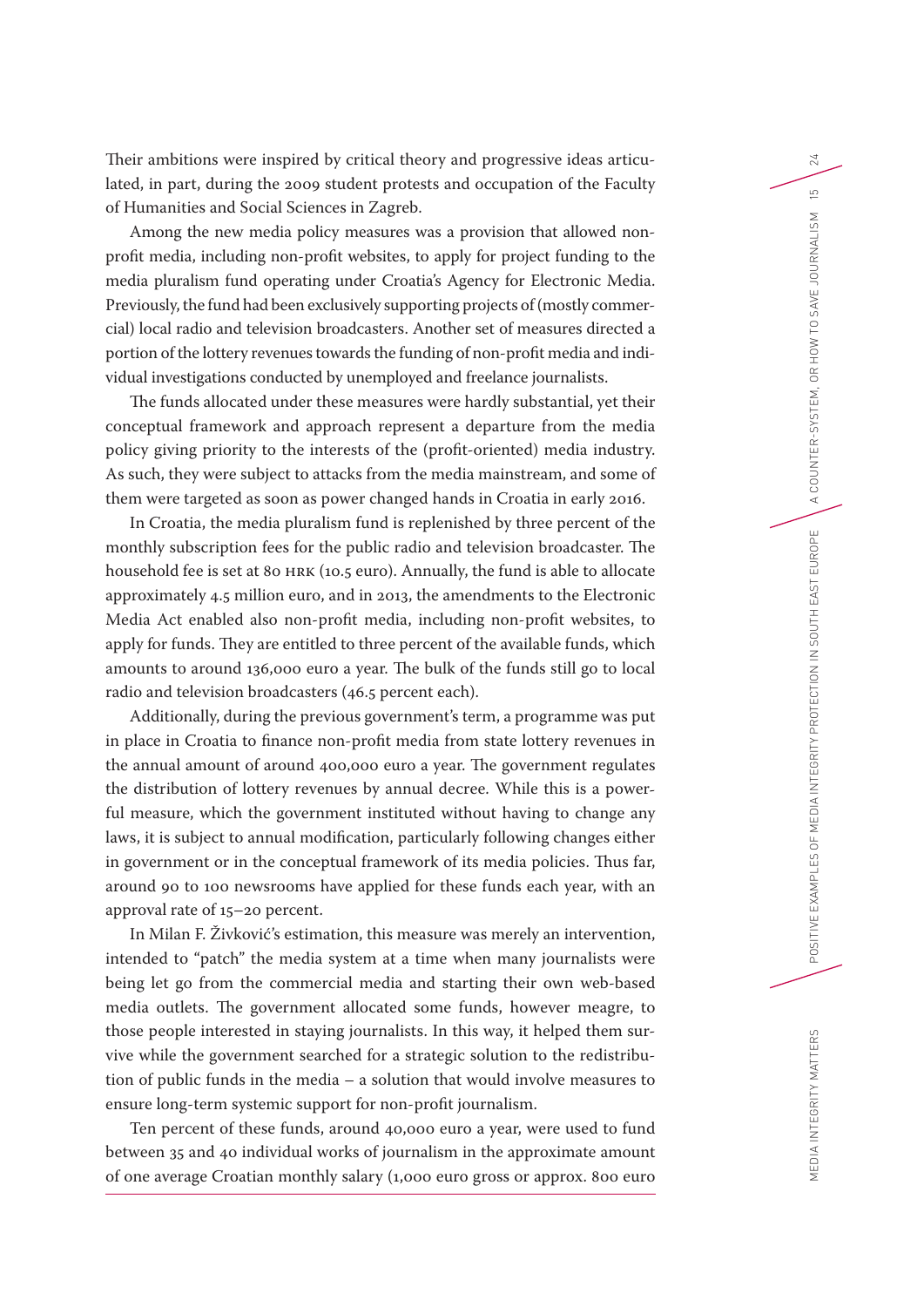net). Unemployed and freelance journalists had the option of applying for oneoff sums, which the Ministry termed "journalism grants". Journalists could apply by submitting proposals for the work they wished to realise.

An expert committee, appointed by the Ministry of Culture, decided on the annual distribution of funds meant to support non-profit media and individual works of journalism. The committee was itself selected via a public call for applications. The criteria for the selection of committee members were clearly established, and the evaluation of applications for the funding of nonprofit media projects followed a detailed methodology (comprising 14 criteria in total). The Ministry determined both sets of criteria; however, it worked closely on these criteria with the target public, i.e. the non-profit media community in Croatia.

After the initial call for applications, the public carried out a part of the evaluation of the individual works of journalism that were competing for "journalism grants". Individual citizens could vote online for works, presented anonymously, and their votes were combined with the evaluations made by the expert committee. The British author Dan Hind's concept of *public commissioning* was the basis for this system. However, in subsequent years the evaluation process was left wholly in the hands of the expert committee.

In 2013, during Zoran Milanović's term, the VAT on dailies was lowered to 5 percent in Croatia in order to assist these media outlets (in contrast to the general Croatian VAT rate of 25 percent, the VAT on daily newspapers had been set at 10 percent in 2007). However, Milan F. Živković points out that the idea had been proposed by the financial ministry rather than the Ministry of Culture. The latter held the opinion that the 2007 decrease in the VAT rate, which had enabled Croatian newspapers to save around 40 million euro a year, had done nothing to further the public interest in the media. According to the Ministry of Culture, other measures could be more efficient in supporting quality print media, their reporting and job creation, since lower taxes only seemed to benefit a few daily newspaper owners. The Ministry did succeed, however, in predicating the lowering of tax rates on the introduction, within newspaper companies, of internal statutes regulating the relations, rights and obligations of journalists, editors and publishers.

Simultaneously with the institution of intervention measures, a team with the Ministry of Culture was involved in analysing the situation and fostering public debate on a media policy strategy. The process resulted in a series of documents useful to the makers of long-term media policy in Croatia, "39 Measures for Democratic Media" being one such document.

Asked about the effects of both the concrete measures and the creation of strategic documents, especially in light of the new government's decision to suspend some of them immediately after taking office in early 2016, Živković replied that some of these steps clearly contributed to the increase in the number of employees at non-profit media. The adoption of statutes in the media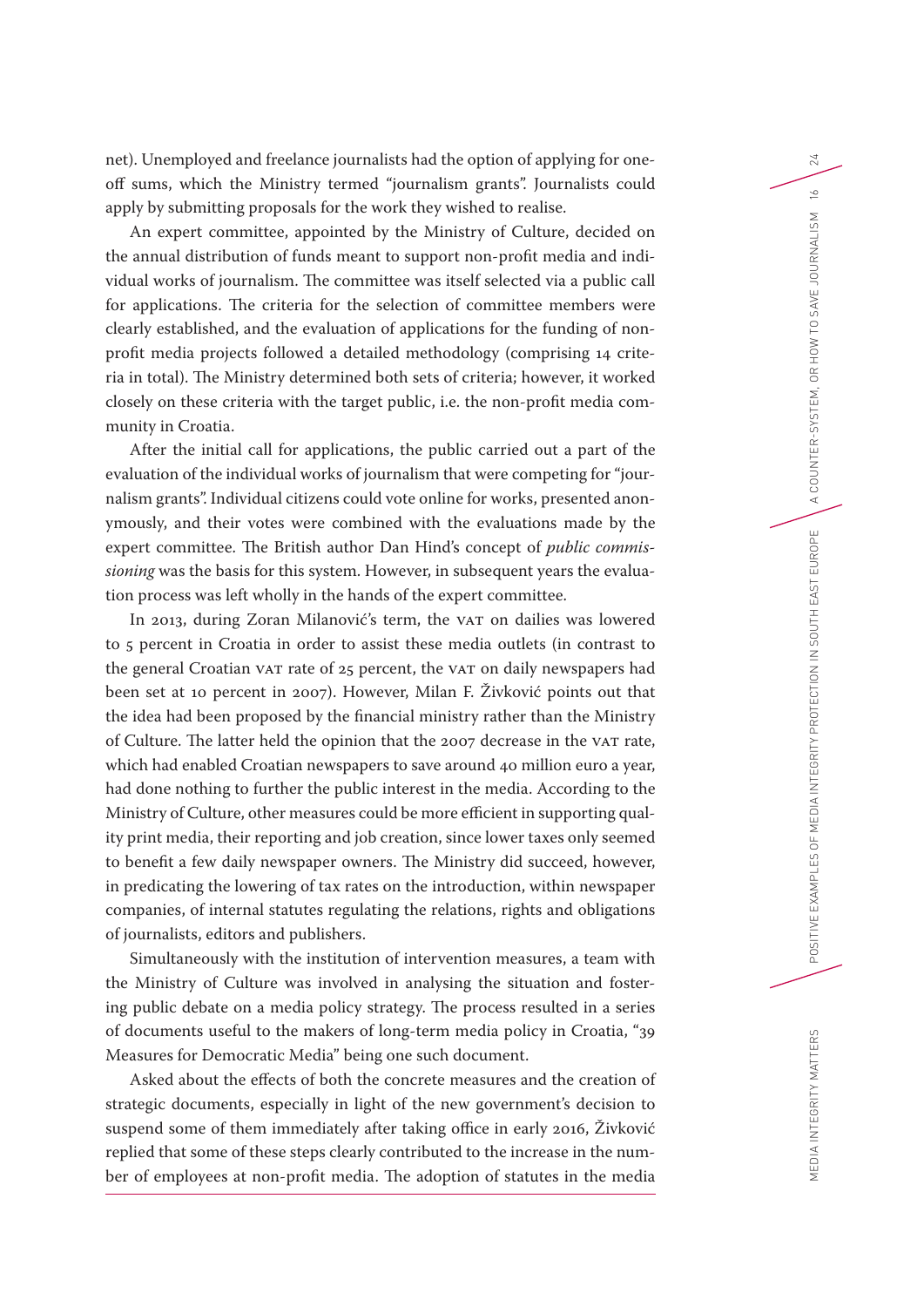companies gives journalists an instrument that they can wield to their advantage. Even so, *"If we've learned anything from working on media policy with the Ministry of Culture, it's that no government and no political majority will just give things to any struggling community, including the journalistic community struggling for its profession's survival and decent working conditions. If journalists want either to materialise, they will have to fight. It has been our experience that in the realm of media policy, decisions are usually based around a particular type of stakeholder – namely, the commercial stakeholder, the media owners making the case for themselves. Therefore, the people who work in the media should get organised, make their own case and their own demands."* He concludes that the Croatian journalistic community, having participated in media policy development and in public debate on media strategy during the previous government's term, now has a much better understanding of its own aims.

But, how did the Ministry form the team that contributed to the understanding and conception of the media policy recognised by our regional research as a good practice example of media integrity protection? From what sort of background did the team members originate? They were mainly people from youth, cultural and independent print media, defined primarily by their orientation towards critical theory and by the intense self-education gained through their work at the Ministry in the fields of media theory and media policy. *"The state was paying us to learn through daily operational work, and at the same time, to explore how people in other parts of the world address these issues,"* Živković says.

# 3 A POSITIVE EXAMPLE OF A STATE ANTI-CORRUPTION BODY'S INVOLVEMENT IN THE MEDIA FIELD

As early as 2014, our initial research into the matter of media integrity showed that financial relations between the state, the political parties, and the media were so detrimental to the protection of media integrity that a twofold need existed. First, for a thorough reform of media system, and then for active inclusion – in any media reform – of anti-corruption measures and of relevant anti-corruption bodies.

Our study of good practices includes the example of the Anti-Corruption Council with the Government of the Republic of Serbia. Since 2011, the Council has produced three sizable reports, full of valuable information on non-transparency of ownership, and on financial transactions between state bodies, stateowned companies and media outlets in Serbia. In 2011, the Council published the *Report on Pressure and Control over the Media in Serbia*. February 2015 saw the publication of the *Report on Ownership Structure and Control over Media in Serbia*. Finally, in December 2015, the Council published the report *Possible*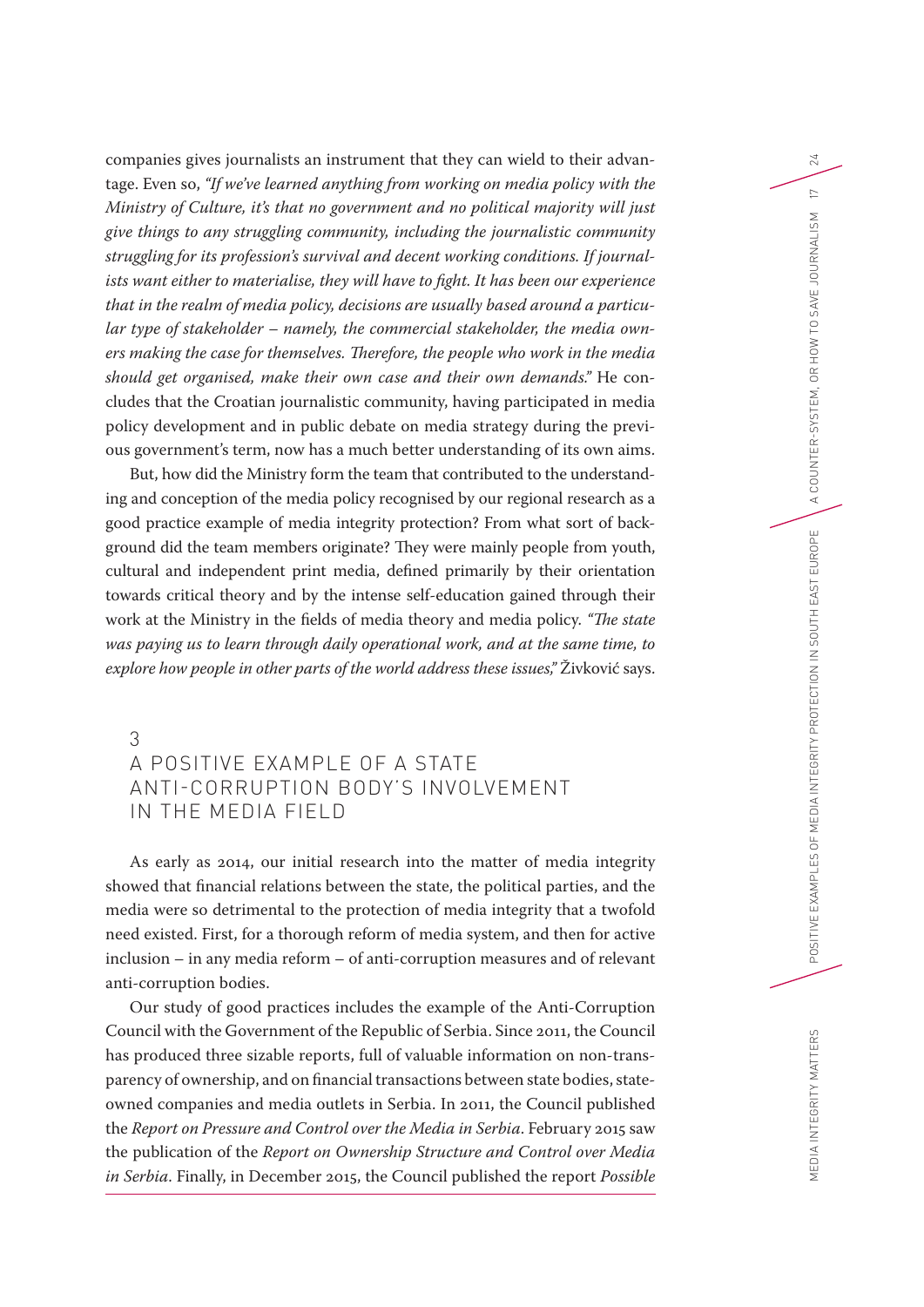*Impact of Public Sector Institutions on Media, through Financing of Advertising and Marketing Services*. Apart from data, the reports offered the Council's conclusions and recommendations, and the Council made the raw, unprocessed data available to the public. The reports were translated into English, which made them accessible to the international community. Among experts, politicians, and the general public, the reports increased awareness of the types and the prevalence of those mechanisms that corrupt the media in Serbia. However, the lack of interest on the part of the authorities and the hostile response of the media industry to these reports, to the Council and to its members indicated that key players were unwilling to do away with the corruption in the media system. Meanwhile, its engagement with media earned the Council recognition from international organisations.

What sort of body is it? The Government of the Republic of Serbia established the Anti-Corruption Council in October 2001, during Prime Minister Zoran Đinđić's first year in office. The decision on its establishment was partly revised in 2003 and 2006, yet the Council's remit remained essentially the same. The aim was to found an advisory body of experts to look into various issues of corruption and propose measures for tackling them. According to Miroslav Milićević, the Council's vice president, the Council quickly turned its attention to aspects of systemic corruption, and to conducting analyses of individual areas and cases. The Council's task is to submit to the government reports containing data and analyses that locate potentially corrupt practices and relations within the system. Upon completion of a report, the government has the option of clearing up any issues or expressing its views. Subsequently, the Council publishes the report and presents it to the public. Says Milićević, *"Soon after the Council was established, we found ourselves in a situation where the government simply stopped responding to our reports."*

Since the establishment of the Council, the government of Serbia has changed hands six times, yet the Council had few opportunities to meet with government representatives prior to the publication of its reports in order to agree on appropriate action. The few meetings that have taken place were unsuccessful, and the government and the relevant authorities rarely take any action once reports are published. In a handful of cases, this has led the Council to bring criminal charges related to its report findings, even though, formally, such action does not form part of its obligations.

As conceived, the Council is supposed to consist of thirteen members with permanent tenure, all respected individuals from various social domains whose knowledge and integrity enhance the Council's activities and reputation. By January 2016, almost fifteen years after its inception, the Council was down to six members. Several members have passed away, while a number have quit, frustrated by the Council's limited influence. The Council no longer has a president. Verica Barać, a lawyer by training, a former public attorney for the town of Čačak, and an activist in the anti-war movement, served as the Council's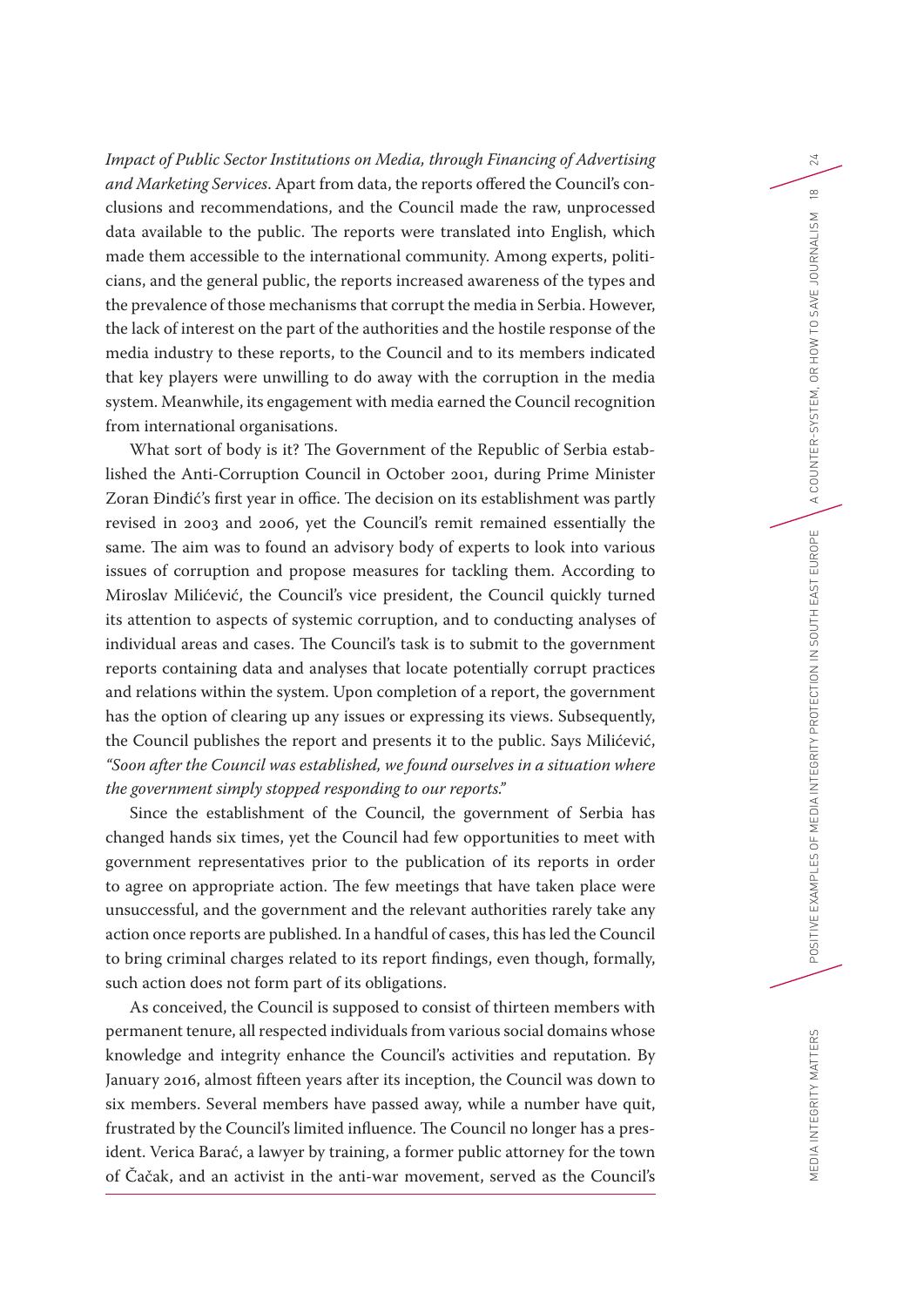president until her death in 2012. Currently, Miroslav Milićević, a surgeon and a professor at the Faculty of Medicine in Belgrade, occupies the highest position on the Council as its vice president. He is one of two remaining original members, which lends a level of continuity to the Council's activities. The element of continuity, of permanence of operation, is important to the work of any anti-corruption body, and it is the reason for the granting of permanent tenure to Anti-Corruption Council members.

In order to fill the empty positions, the Council is supposed to recommend new candidates to the government. The government has the option of turning down the Council's recommendations, but is not free to make its own nominations. Even though the Council has recommended several new candidates to the government during the last two years, the government has not even deigned to respond to the Council's recommendations, let alone to appoint any new members. In this manner, Milićević claims, good candidates are dissuaded from potential involvement with the Council, and from its anti-corruption efforts. No one wants to put their name up for nomination simply to be ignored.

Meanwhile, the sheer volume of work is placing an excessive burden on the diminished Council. At the time of our visit, in early 2016, the Council was planning to work on eleven separate reports in one year.

Since it began operating, the Anti-Corruption Council has released more than 40 reports. The Council has no permanent employees. Its budget covers work compensation (rather than salaries) for its members, who are allowed to hire outside collaborators to help them with their analyses and reports. The Council's office is not very large, but it is located in the main governmental building, a situation that they strive to maintain as a symbolic recognition of the Council's significance. It is a little-known yet illustrative detail that the 2003 assassination of Prime Minister Zoran Đinđić took place at the entrance to the government building, as he was heading to his office where the Anti-Corruption Council members were waiting to meet with him.

Generally, one may conclude that the Serbian government, despite being the Council's instigator, has never paid much attention to its efforts and reports. Its main ally in the struggle against corruption has been the public; however, Milićević stresses, the inability of the anti-corruption authority to reach the public severely limits its capacity to get things done. This, he explains, is why the Council decided to focus its reports on the media. During the Council's initial years, while there was a level of enthusiasm present in the media and among journalists, they used to report on its analyses and on the issues it raised. However, it did not take long for the media to limit their reporting on the Council's reports and its battles against corruption. Media coverage became selective and did not delve into the relevant issues, even while the Council was making raw data available for the journalists to investigate further. It was becoming ever more apparent that a wide-ranging blockade had gone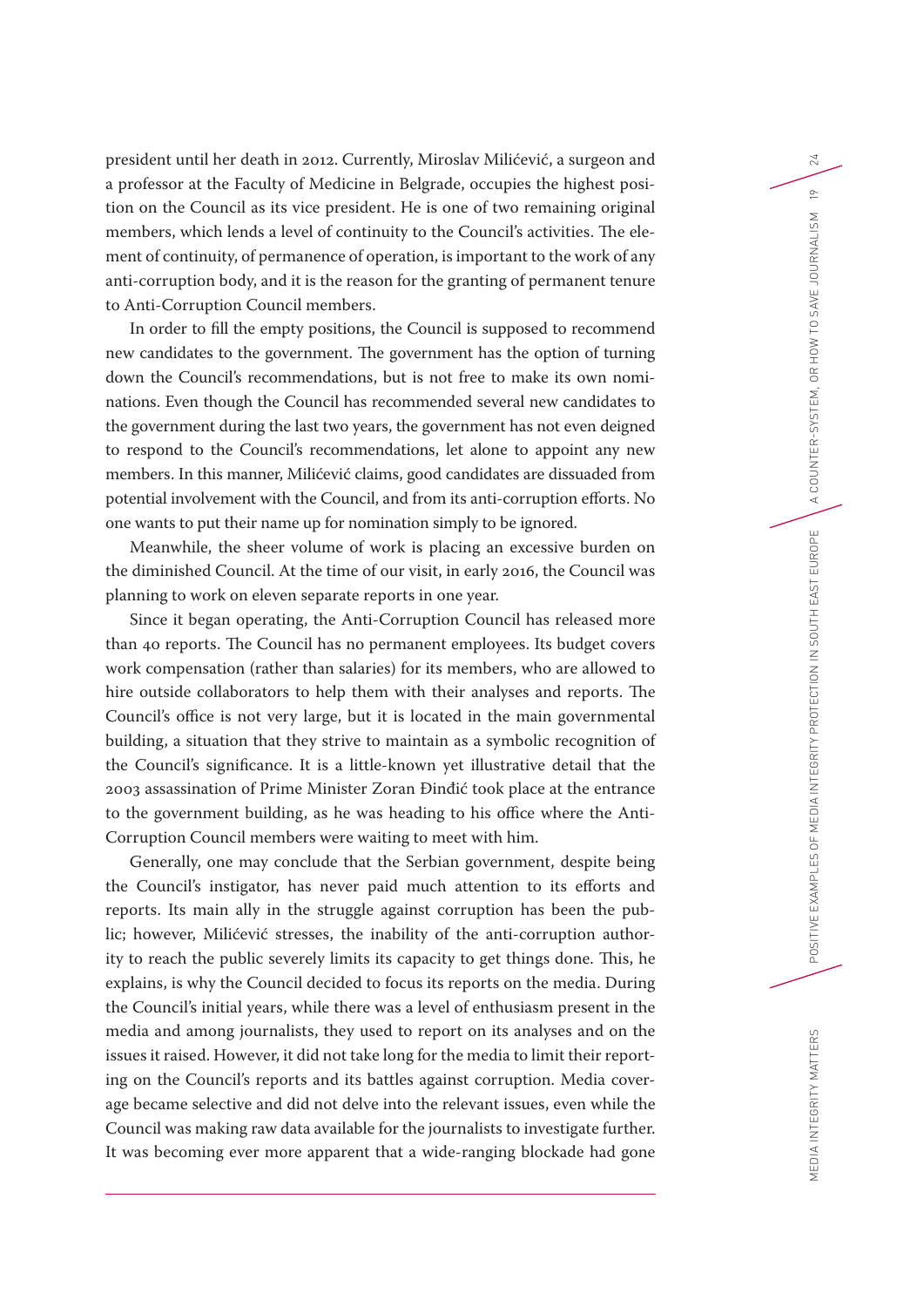up, one that was also evident in the passivity of the state authorities who should have been studying and processing the cases presented in the Council's reports.

In its first report on the media, the Anti-corruption Council reported on the ownership and control over the media. It found that it was actually unclear who owned most of the major Serbian media. The Council also revealed the series of mechanisms utilised to control the media. It established that these corrupt mechanisms are unaffected by changes in the political leadership. No set of political leaders in Serbia has ever completely unmasked or dismantled them. Milićević relates the problem of the "financial oligarchy" fabricating reality through its use of media to the issue of tabloidisation, which, he estimates, is "rotting the media". This represents a corruption of the media at a level that surpasses that of financing – it is invading and utterly devastating the value system. Investigative reporting, for its part, is subject to criticism rather than support. *"If you want investigative reporting, you need people with expertise who understand phenomena and are willing to investigate them. But there needs to be an environment for them to work in, where people appreciate both the work and journalism as such,"* Milićević says.

The first report on the media resulted in attacks and attempts to put pressure on the Council, particularly on its then-president Verica Barać. In the aftermath of the two most recent reports on the media, the main targets have been the Council's vice president Milićević and its member Miroslava Milenović, who are in charge of presenting findings and analyses to the public. The attempts at pressure include the bringing of criminal charges against members of the Council.

Access to information is an additional positive aspect of the Council's operations. Ever since its formation, the Council's position within the state system has enabled it to request from other state authorities and institutions to deliver required information. According to Milićević, at the very outset, Prime Minister Đinđić demanded that all cabinet members deliver information relevant to their respective departments. Since then, however, several cabinets have come and gone, and some of them have gone two years without communicating with the Council. In some cases, the Council cannot get access to information without first petitioning the information commissioner. Yet, fewer and fewer ministries fail to deliver their information, even if, at times, a second request is necessary. *"We've received a whole lot of information, really a lot of information, but it's all raw data that doesn't mean much outside of an appropriate context,"* Milićević says. He maintains that the Council's analyses are important, but would like to see other state authorities and journalists, to whom the Council grants free access to the data on its website, do more analyses of their own.

There are prospects for the continued work of the Council, despite the various forms of obstruction. Also active in Serbia is the Anti-Corruption Agency, with whom the Council maintains good relations, and which holds a number of other responsibilities. A new bill on the agency is currently at the drafting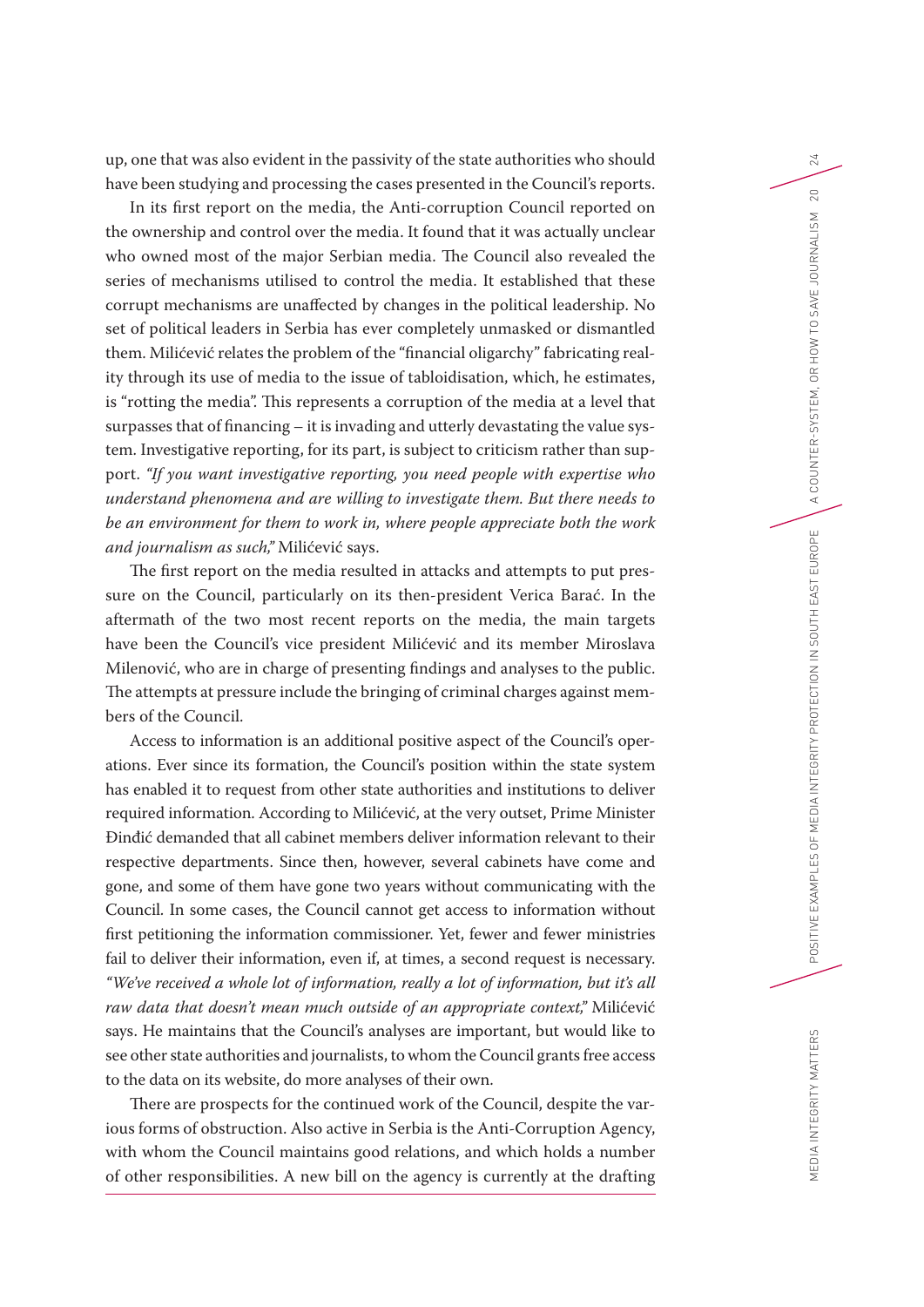stage, and the two bodies are joining their efforts to ensure that the bill's provisions and the agency's competences are as effective as possible. The Council plays a role in Serbia's 2013–2018 Action-Plan for the Anti-Corruption Strategy, the fulfilment of which is subject to monitoring in relation to Serbia's negotiations on its accession to the European Union. A representative of the Council is a member of the state coordination body in charge of the plan's implementation, as are the Prime Minister, and the Ministers of Finance and Justice.

*"The government established the Council by a decision, and it can disestablish it as well,"* Milićević points out; nevertheless, the Council has earned its reputation through its work, not through its position within the system. It is respected both by Serbian citizens and internationally, and along with the Anti-Corruption Agency, other state institutions, and the non-governmental sector, symbolises the struggle against corruption in Serbia. The government neither takes into account, nor responds to the Council's reports, yet the Council and the individuals on it refuse to get drawn into political evaluations and conflicts, and refrain from taking a position regarding any political player. *"We have to preserve our integrity. We are not interested in changing the political system or overthrowing the government. Corruption causes immense harm to the citizenry and the public interest, and we work on fighting against it. We do what we can do as the Council. Our third report on the media, the one on the possible impact of public sector institutions through financing of advertising and marketing services, went through 27 drafts before it was completed. Any further action is up to other institutions within the system. If there is no action, that tells you something about the environment in which we operate,"* Milićević concludes.

# 4 CONCLUSIONS

How do the media outlets, journalism production centres, media policy measures, and the engagement of an anti-corruption body presented here differ from their counterparts in the region?

Clearly, they all operate under an uncompromising view of journalism and the media as a public good, and as constituting a free, autonomous and responsible vocation that should serve to inform citizens, to monitor those in power, and to uncover abuses of power in an analytical, fact-based manner.

All of them are committed to this idea. Asked how to make the idea of emancipatory media policies as widespread as possible, Milorad Pupovac replies: *"It all depends on the idea that a person has, and under which they operate; whether they possess the strength to uphold it, and to protect it from those who seek to curtail it. If all those conditions are met, then it can be done."* Pupovac stresses the need for such people and ideas to connect, since the space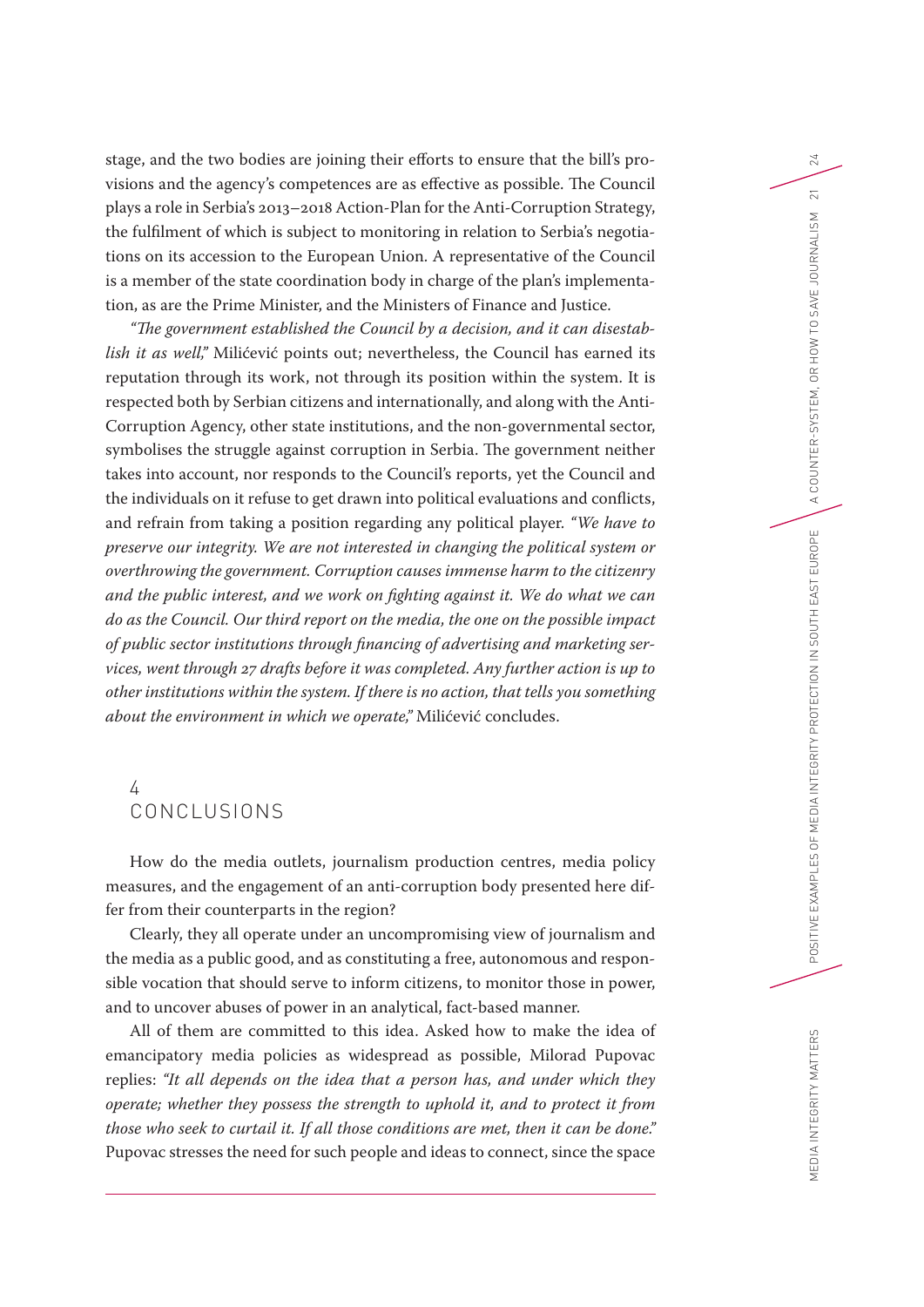of freedom in our region and elsewhere will most probably shrink, rather than expand, in the years to come.

It is evident that the human factor – the ingenuity, consistency, and strategic intellectual and operating capacity of people who struggle to launch, advance and protect these ideas in the form of media outlets, institutions or media policies – is of utmost importance.

This links directly to funding sources and models. One key aspect has been the presence of foreign donors, and their strategic cooperation or partnership with and long-term support for people and organisations who steadfastly and consistently uphold free and serious journalism.

The financial mechanisms of support for non-profit and minority media in Croatia have contributed to the integrity of and public interest in the media. In this, they are markedly different from any number of other financial mechanisms operating between the state and media in our region. Recent research of the Media Observatory has provided a critical analysis of these latter mechanisms, and found them to be instrumental in the control and corruption of the media on the part of various political and business interest groups.6 There is a need for more detailed comparison of the fundamental characteristics by which the positive and negative mechanisms of public funds allocation to the media differ in our region. Notably, positive mechanisms in Croatia targeted non-privileged, non-profit media. Furthermore, in the process of establishing these mechanisms and defining the criteria for the constitution of relevant decision-making bodies and for the allocation of public funds, Croatian state authorities were systematically consulting and recognising both the media community, for which the mechanisms were intended, and the civil society segments surrounding these media.

The complete absence of public radio and television broadcasters from the array of good practices in media integrity protection is worrying. These media institutions possess, or should possess, powerful financial frameworks by which to uphold the idea of journalism and media as a public good. Yet, during our research, only one interviewee singled out a part of a public broadcaster as a provider of top-notch programming that contributes to the cultural advancement of citizens  $-$  *HTV* 3, the Croatian public broadcaster's third television channel, launched in 2012. Here, too, the human factor was decisive. It was Dean Šoša, an editor, who conceptualised such a channel. However, political reality intervened. In early 2016, the advent of the current Croatian government led to the replacement of the public broadcaster's management, and the ensuing personnel changes included the removal of Šoša from his position.

THE COMPLETE ABSENCE OF PUBLIC RADIO AND TELEVISION BROADCASTERS FROM THE ARRAY OF GOOD PRACTICES IN MEDIA INTEGRITY PROTECTION IS WORRYING.

24

22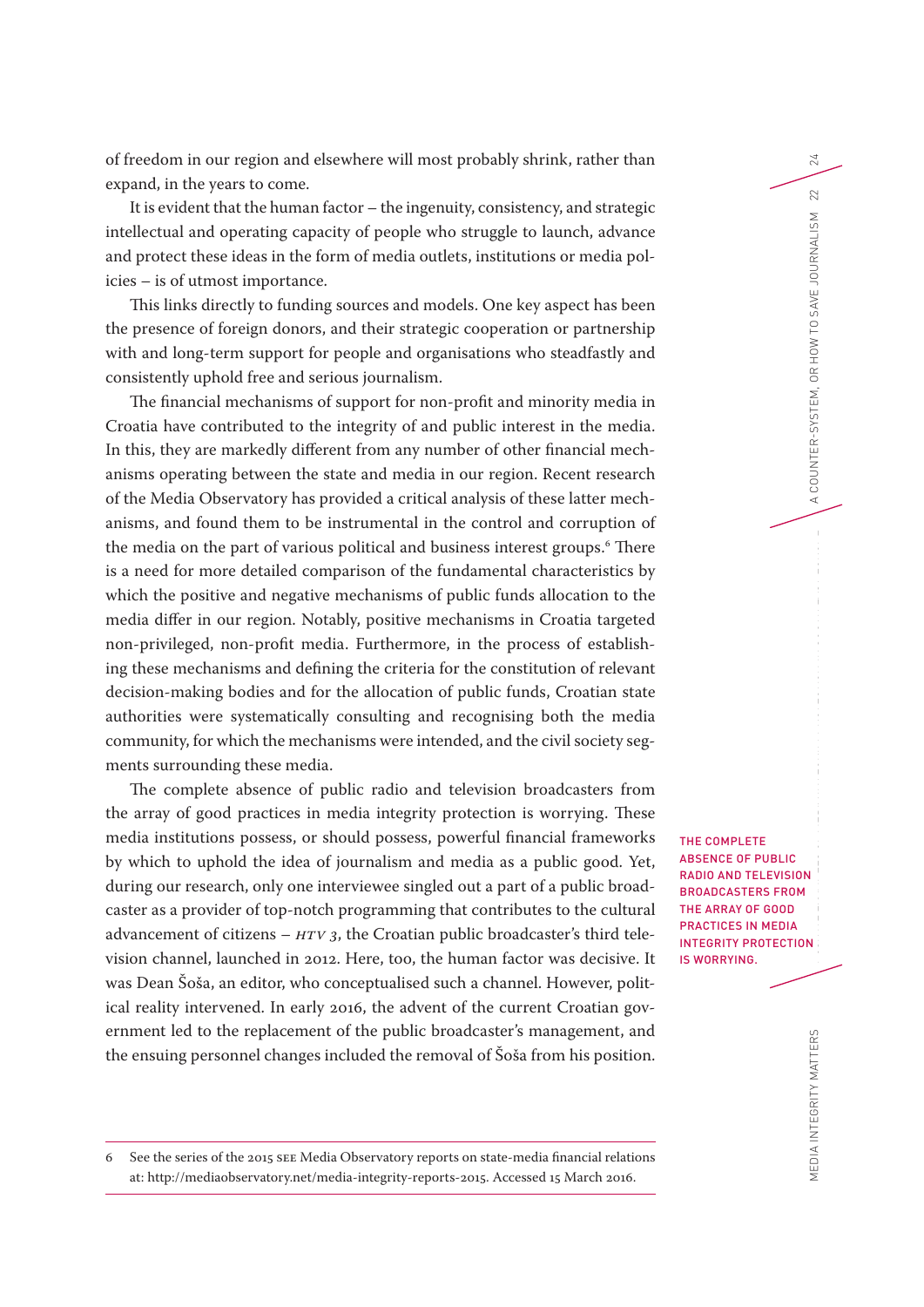This is the state of public broadcasters in our region: whenever the concept of emancipatory service to the public emerges within them, it is only a matter of time before it is repressed.

And so, our good examples of media practices originate from the non-governmental, non-profit sector, from beyond the reach of corrupt political and business networks. In the words of Eldin Karić, they constitute a counter-system.

When we consider the sums that our interviewees mention in describing their funding models, we see that they represent a modest portion of the funds flowing through media in their countries. During our conversation, Eldin Karić performed some rapid calculations. He concluded that the annual sum of donations received by non-profit media in Bosnia and Herzegovina from international donors amounts to no more than five percent of the sum allocated to mainstream media by state authorities and institutions through subsidies, donations and sponsorships alone (not counting the funds spent on state advertising and by publicly owned companies). Recently, the Media Observatory studied state-media financial relations in South East Europe. The sums involved are huge, and the funding mechanisms numerous to the point of inscrutability. A thorough reform is called for, one that will take into account the findings of media and anti-corruption analyses, and fundamentally overhaul the media system, so that the non-profit sector, now termed "the third sector" by the few power structures that even choose to acknowledge it, may become "the first sector". Certain ideas about "emancipatory media policy", as Pupovac calls it, appear in the media policy outline and the "39 Measures for Democratic Media", the legacy of the department of media policy with the Croatian Ministry of Culture (consisting of Milan F. Živković, Boris Postnikov, Igor Lasić and Andrea Milat), and the result of a two-year public debate. Most likely, not all of these measures are universally applicable, yet one could hardly claim that the region lacks any concept of an alternative to the existing corrupt media systems.

It is absolutely vital for independent media and democracy in the region to abandon the current media systems where corrupt, clientelist parasites from the realms of media, advertising and politics devour enormous sums of public funding, funds that rightly belong to the citizens, while foreign donors fund the reporting that actually serves the interests of that very citizenry.

The media outlets and journalists engaged in investigative reporting form the bulk of our positive examples. In many of its aspects, investigative reporting is what some term analytical or critical reporting. However, in a narrower sense, it may signify the reporting aimed at uncovering corruption and organised crime. It is our conclusion that the overall conception of critical and analytical reporting, and of investigative reporting as its subset, should inform both the conceptual frame and the investment of effort on the part of journalists, experts, emancipated politicians (as rare as they may be), and donors concerned with preserving journalism as a public service in the region. Merely investigating abuses of power and informing citizens of the negative,